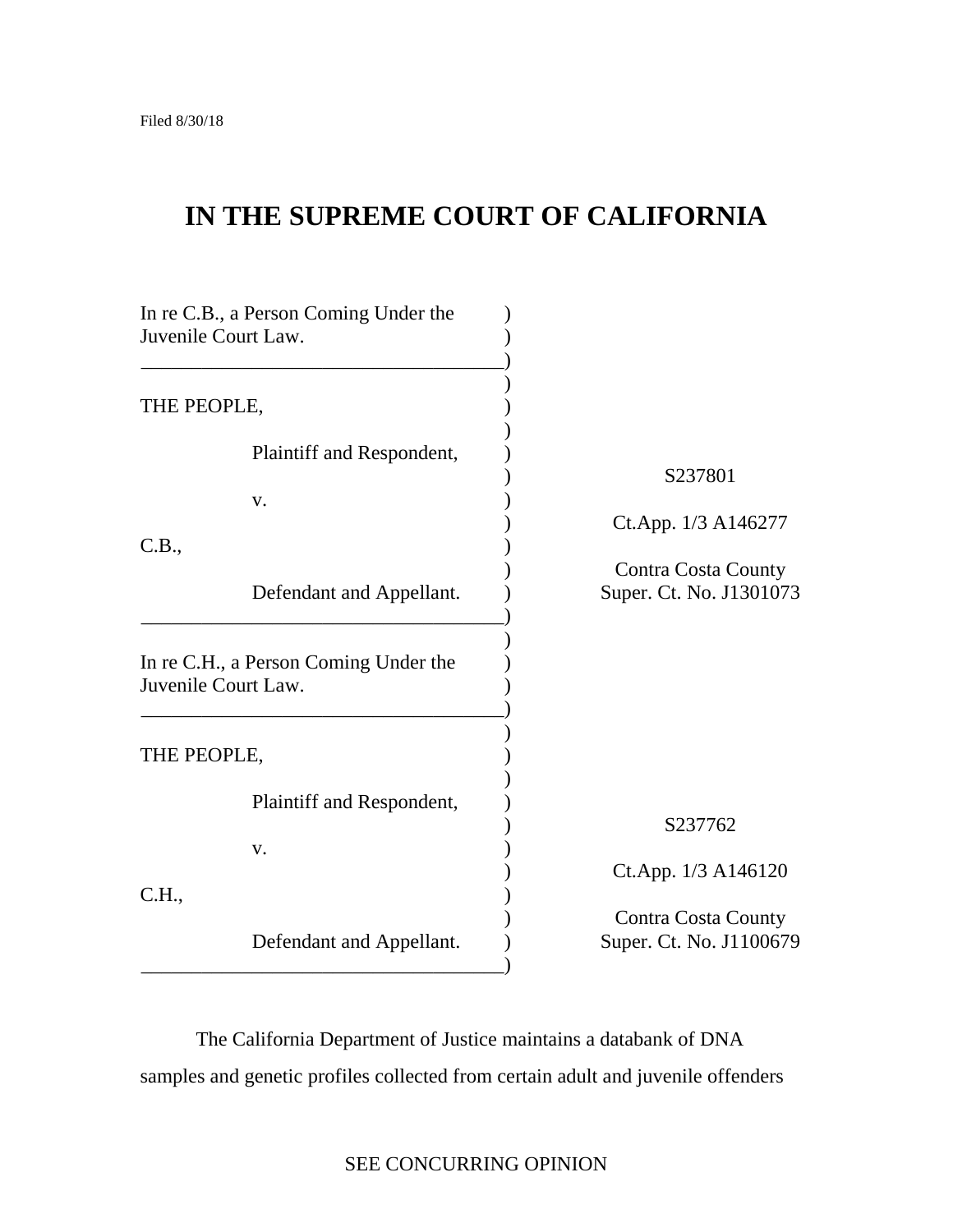§§ 295–300.4.)**1** Juveniles declared wards based on felony conduct must submit who have been arrested, convicted, or declared wards of the court. (Pen. Code, samples, but need not do so for most misdemeanor offenses. (§ 296, subd. (a).) The Legislature has also established a procedure to seek destruction of a sample and expungement of a profile from the databank. (§ 299.)

 Guide).) Appellants here are juveniles who were declared wards of the court authorize that relief, nor does equal protection compel it. The judgments of the In 2014, the passage of Proposition 47 reclassified various drug and property offenses from felonies to misdemeanors. (Voter Information Guide, Gen. Elec. (Nov. 4, 2014) text of Prop. 47, §§ 5–13, pp. 71‒73 (Proposition 47 Voter based on conduct that was felonious when committed. They urge that because their acts are now misdemeanors, they are entitled to have their DNA samples and profiles removed from the databank. We hold that Proposition 47 does not Courts of Appeal are affirmed.

### I. BACKGROUND

These two cases raise the identical legal issues and were consolidated for argument and decision.

In 2011, C.H. entered a department store with two friends, changed into a pair of pants in a dressing room, and left the store alone without paying for the new pants. He saw his friends fighting with a loss prevention officer and joined in, kicking the officer in the head. C.H. was arrested and admitted both theft and assault.

A juvenile wardship petition was sustained, with findings that C.H. committed felony grand theft person. (Welf. & Inst. Code, former § 602,

All further unlabeled statutory references are to the Penal Code. **1** 

 $\overline{a}$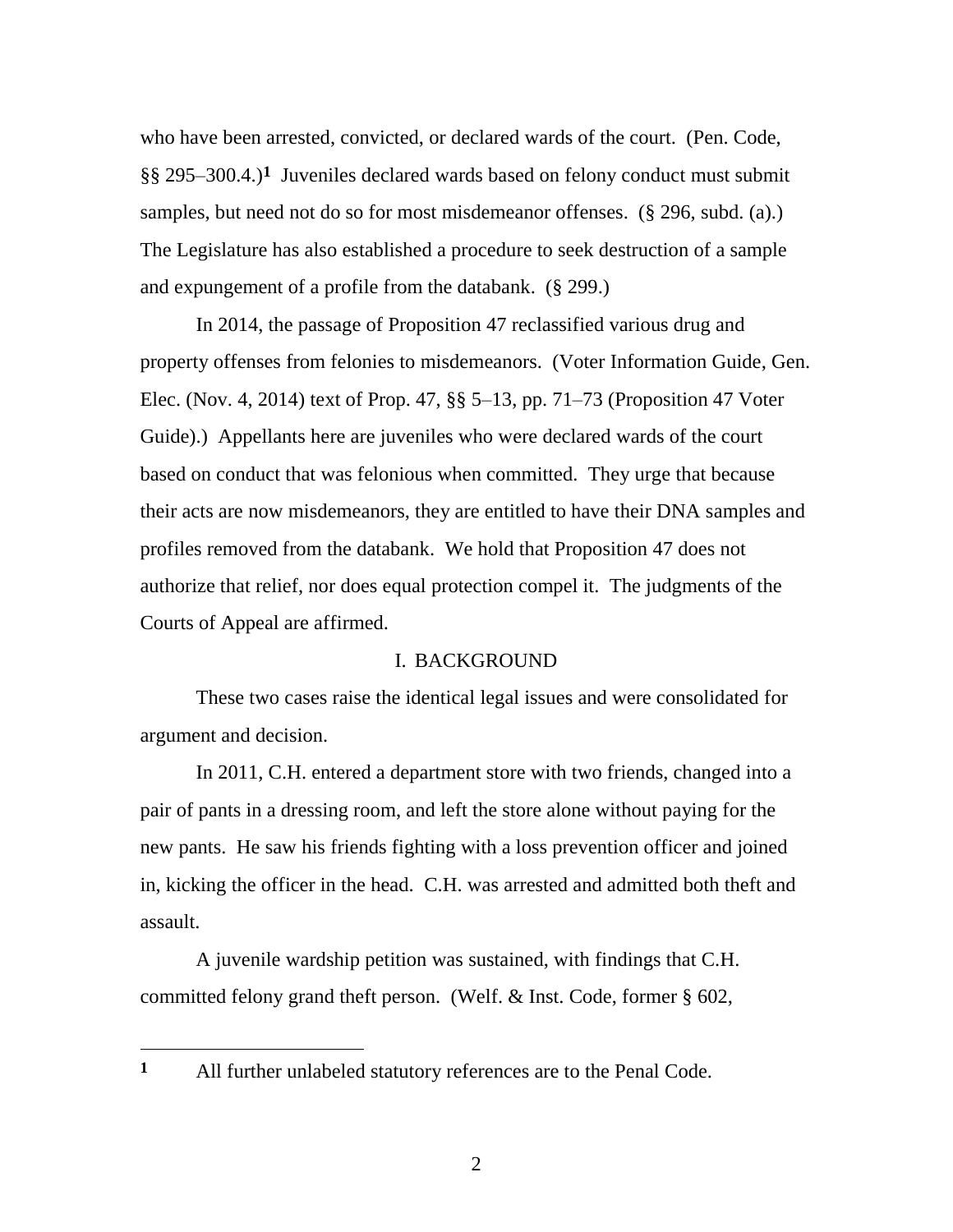subd. (a); Pen. Code,  $\S$  487, subd. (c).) He was ordered to submit fingerprints and DNA samples to the California Department of Justice. (Pen. Code, §§ 296, 296.1.)

In 2013, C.B. entered an unoccupied home and took jewelry, a wallet, cell phone, and video game system. When the homeowner unexpectedly returned, C.B. brandished a knife to attempt escape. The victim and witnesses detained C.B., who confessed when police officers arrived.

The court sustained a wardship petition based on misdemeanor residential burglary and felony grand theft person. (Welf. & Inst. Code, former § 602, subd. (a); Pen. Code, §§ 459, 460, subd. (b), 487, subd. (c).) C.B. was also ordered to submit fingerprints and DNA samples. (Pen. Code, §§ 296, 296.1.)

 and their DNA samples and profiles expunged from the state databank. (See In 2015, after voters approved Proposition 47, C.B. and C.H. petitioned to have their felony violations redesignated as misdemeanors, their fines reduced, §§ 299, 490.2, 1170.18.) In each case, the trial courts redesignated the offense as a misdemeanor and reduced the fine. However, both motions for expungement were denied.

 not a basis for removal. (*In re C.B.*, at pp. 1118–1128.) The dissent argued that *all* purposes, including eligibility for retention in the databank. (See § 1170.18, Two different panels of the Court of Appeal affirmed, one by a divided vote. (*In re C.B.* (2016) 2 Cal.App.5th 1112; *id.* at p. 1128 (dis. opn. of Pollak, Acting P. J.); *In re C.H.* (2016) 2 Cal.App.5th 1139.) In *In re C.B.*, the majority concluded Proposition 47 did not expand the existing grounds for expungement. Moreover, after Proposition 47's passage the Legislature had amended section 299, subdivision (f), to clarify that redesignation of a felony to a misdemeanor was Proposition 47 required redesignated offenses to be treated as misdemeanors for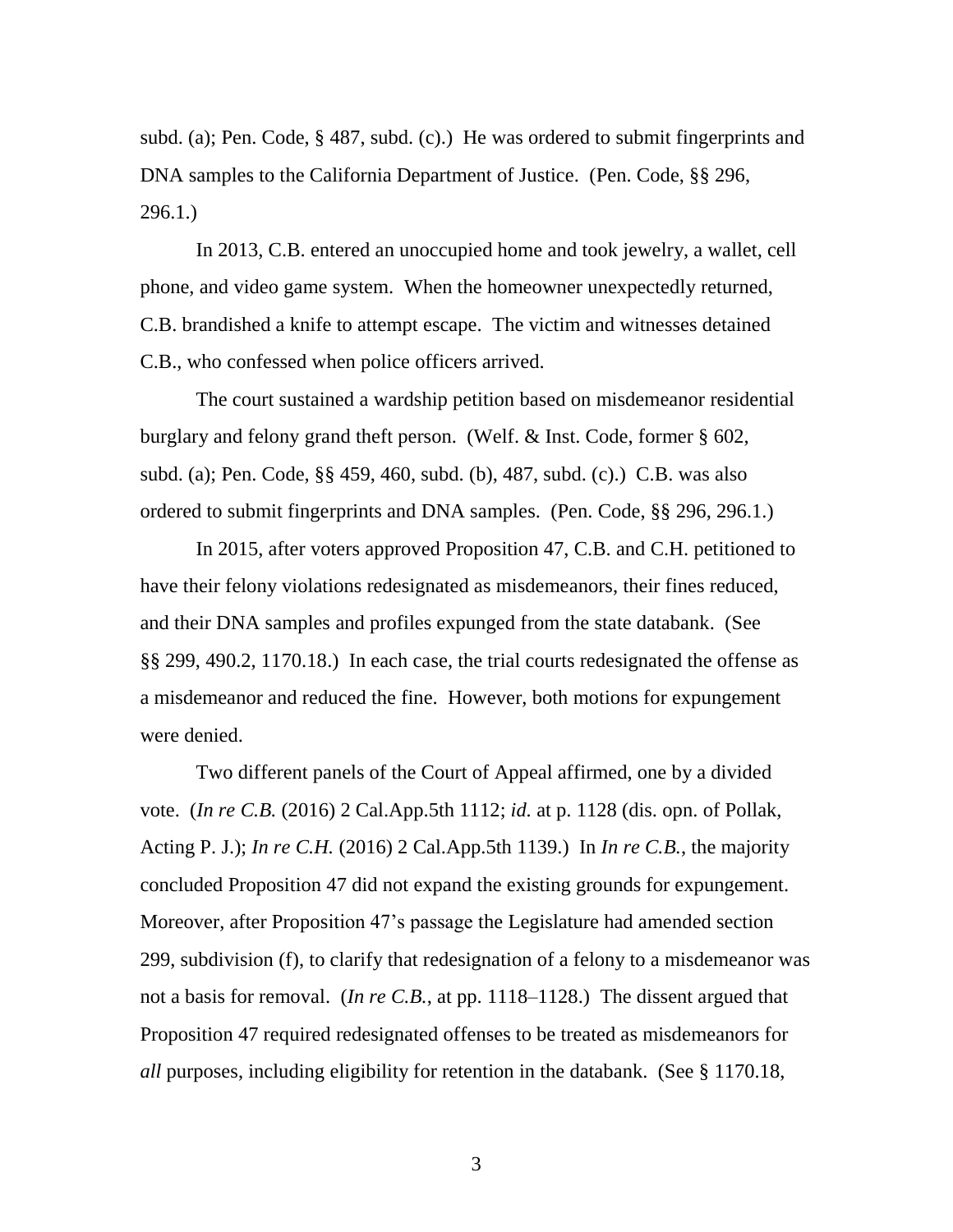subd. (k).) The dissent urged that the Legislature's amendment of section 299, subdivision (f), was invalid because it contravened Proposition 47.

*In re C.H.* was issued the same day. There, a unanimous court interpreted the statutory scheme similarly to the *In re C.B.* majority. It held that Proposition 47 did not change the circumstance that C.H.'s conduct had been a felony when committed and his sample had been properly collected. Nothing in section 299 or section 1170.18 authorized expungement based on subsequent redesignation of C.H.'s offense. (*In re C.H.*, *supra*, 2 Cal.App.5th at pp. 1145–1151.) The court expressly disagreed with *Alejandro N. v. Superior Court* (2015) 238 Cal.App.4th 1209, 1226–1230, which had held to the contrary. *In re C.H.* also rejected the argument that equal protection principles required expungement. (*In re C.H.*, at pp. 1151–1152.)

### II. DISCUSSION

### A. *Legal Background*

### 1. *The State DNA Databank*

 4579; Pen. Code, former § 296, subd. (a).)" (*People v. Buza* (2018) 4 Cal.5th 658, 665.) In 2004, the voters adopted Proposition 69, which amended the act to For several decades, "California law [has] required the collection of biological samples from individuals convicted of certain offenses. In 1983, the Legislature enacted legislation requiring certain sex offenders to provide blood and saliva samples before their release or discharge. (Stats. 1983, ch. 700, § 1, pp. 2680–2681, codified at Pen. Code, former § 290.2.) In 1998, the Legislature enacted the 'DNA and Forensic Identification Data Base and Data Bank Act of 1998,' which required the collection of DNA samples from persons convicted of certain felony offenses, including certain sex offenses, homicide offenses, kidnapping, and felony assault or battery. (Stats. 1998, ch. 696, § 2, pp. 4571– further expand the class of those obligated to submit samples. This expanded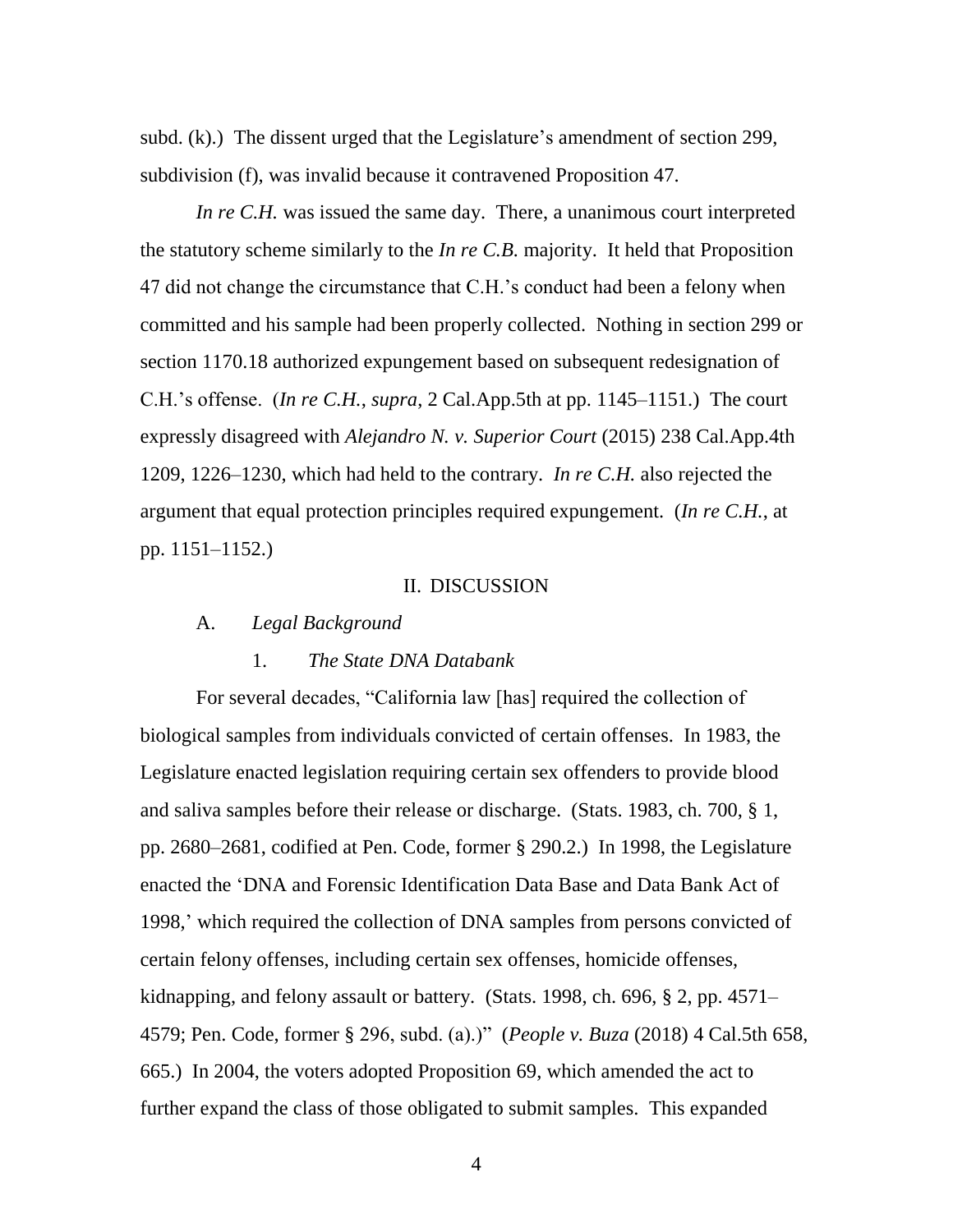group included all juveniles adjudged wards of the court based on felony conduct. (Voter Information Guide, Gen. Elec. (Nov. 2, 2004) text of Prop. 69, § III.3, pp. 137-138 (Proposition 69 Voter Guide).)

The DNA and Forensic Identification Database and Data Bank Act of 1998 (DNA Act) requires submission of "buccal swab samples, right thumbprints, and a full palm print impression of each hand, and any blood specimens or other biological samples required pursuant to this chapter for law enforcement identification analysis." (§ 296, subd. (a).) The buccal swab samples contain the offender's DNA. (See § 295, subd. (e).) Samples are submitted to the California Department of Justice's DNA Laboratory, which creates and stores a genetic profile in the databank. (§§ 295, 295.1; see *People v. Buza*, *supra*, 4 Cal.5th at p. 666.)**2** 

### 2. *Proposition 47*

 misdemeanor status. (§ 1170.18, subds. (a)–(b); *People v. Page* (2017) 3 Cal.5th In 2014, Proposition 47 reclassified as misdemeanors various drug- and theft-related offenses previously treated as felonies or wobblers. (*People v. Valencia* (2017) 3 Cal.5th 347, 355.) The initiative had both prospective and retroactive aspects, reducing punishments going forward and providing relief for those who had already suffered felony convictions. To achieve its retroactive purposes, the initiative added section 1170.18, which authorized a petition for recall of sentence or reclassification of an offense. Felons currently serving a sentence based on conduct now reclassified as a misdemeanor could petition for recall of their sentences and imposition of a sentence consistent with their new

Hereafter, we use "sample" as a shorthand for the full range of biological samples and profile information submitted and stored under the DNA Act, as amended by Proposition 69. **2**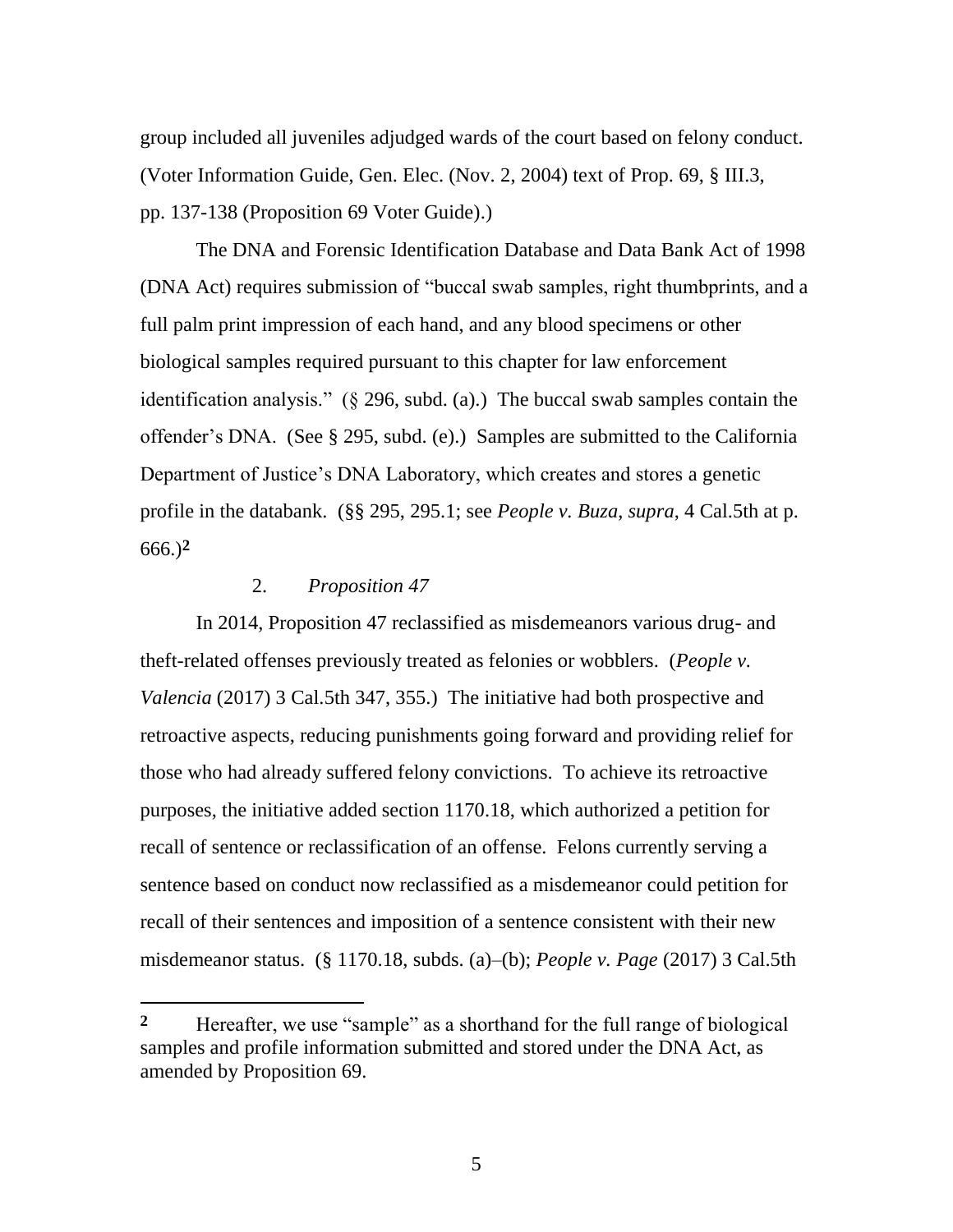1175, 1179.) Those who had already completed a felony sentence could apply to have the felony redesignated as a misdemeanor.  $(\S 1170.18, \text{subds. (f)}-(h))$ . Notably, the initiative gives redesignation broad effect: "A felony conviction that is recalled and resentenced under subdivision (b) or designated as a misdemeanor under subdivision (g) shall be considered a misdemeanor for all purposes  $\dots$ ." (§ 1170.18, subd. (k).)**3** 

 various provisions for resentencing or redesignation speak entirely in terms of Nothing in the text of section 1170.18 explicitly applies to juveniles. The sentences and convictions, as opposed to juvenile adjudications. (See, e.g., § 1170.18, subds. (a), (b), (f), (k).) "A juvenile adjudication is not a conviction." (*People v. Robinson* (2010) 47 Cal.4th 1104, 1117, fn. 14; see Welf. & Inst. Code, § 203.) However, *Alejandro N. v. Superior Court*, *supra*, 238 Cal.App.4th at pp. 1224–1226, concluded section 1170.18 applies equally to juveniles. The People do not contest the application to juvenile cases, and we accept the People's concession.

# B. *The Scope of the Statutory Entitlement to Expungement from the State Databank*

C.B. and C.H. argue Proposition 47's "misdemeanor for all purposes" requirement  $(\S 1170.18, \text{subd.} (k))$  entitles them to exclusion from the DNA databank. That contention hinges on the construction of two different voter enactments, Proposition 69, which expanded the databank, and Proposition 47, which reclassified various offenses. We apply the same interpretive principles to initiatives as to legislative enactments, beginning with the text as the best guide to

 with Section 29800) of Division 9 of Title 4 of Part 6." (§ 1170.18, subd. (k).) The only exception to this "for all purposes" provision is that a grant of relief "shall not permit that person to own, possess, or have in his or her custody or control a firearm or prevent his or her conviction under Chapter 2 (commencing **3**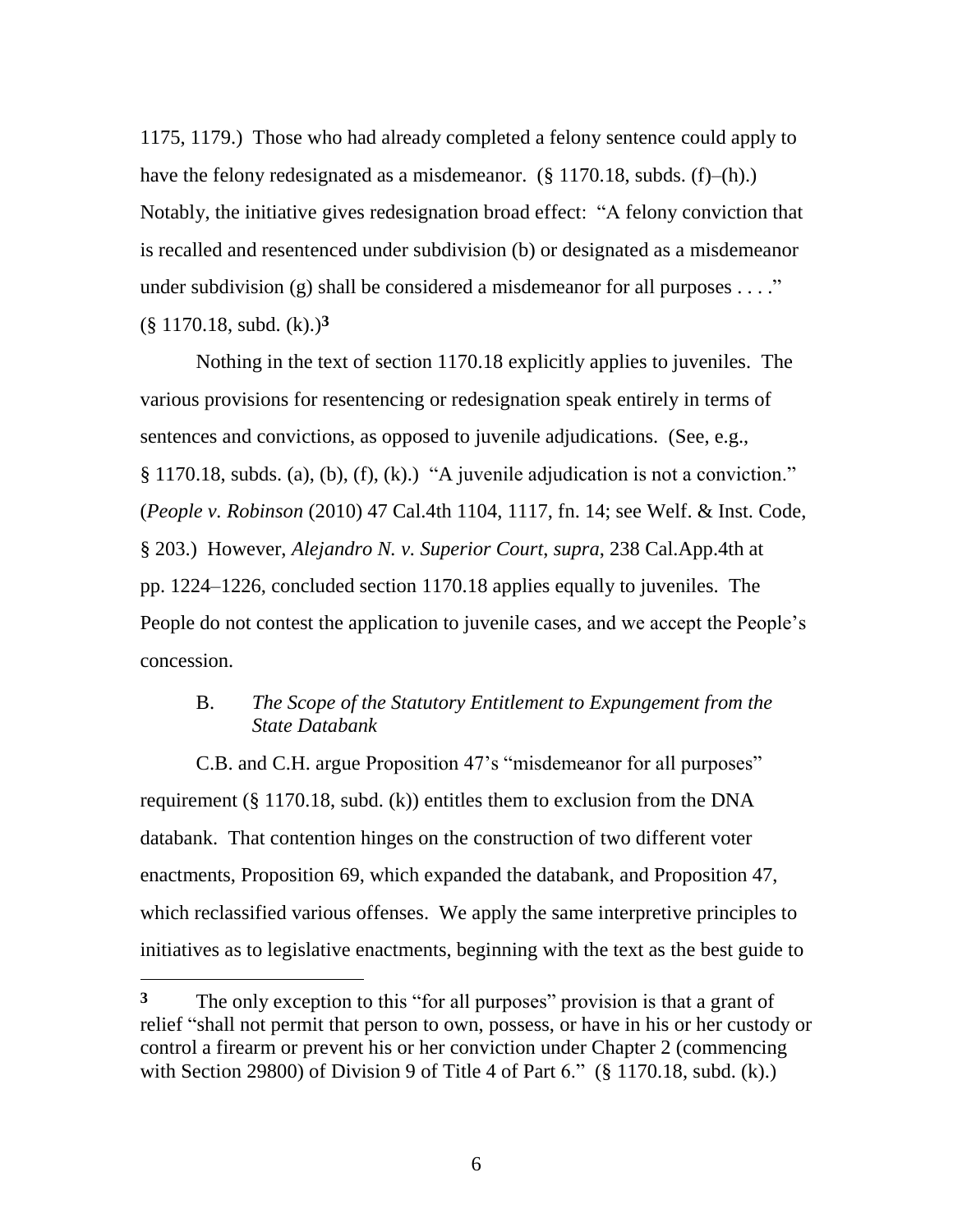798; *Kwikset Corp. v. Superior Court* (2011) 51 Cal.4th 310, 321.) Where voter intent and turning to extrinsic sources such as ballot materials when necessary to resolve ambiguities. (*People v. Park* (2013) 56 Cal.4th 782, 796– possible, we seek to harmonize the measures, giving full effect to each. (*State Farm Mutual Automobile Ins. Co. v. Garamendi* (2004) 32 Cal.4th 1029, 1043.)

### 1. *Text*

 provide samples for the databank. Since 2004, that group has included "any The DNA Act, as modified by Proposition 69, identifies those who must juvenile who is adjudicated under Section 602 of the Welfare and Institutions Code for committing any felony offense."  $(\S$  296, subd. (a)(1).) C.B. and C.H. became obligated to submit samples when they were found to have committed felonies. C.B. and C.H. would not be under a similar obligation today because Proposition 47 reclassified various crimes, including theirs, from felonies to misdemeanors. (See § 490.2, added by Prop. 47, § 8.)

 who must submit samples because it redefines what offenses are felonies. While With respect to sample *submission*, Propositions 69 and 47 interact harmoniously. Proposition 69 identifies, in the abstract, juveniles who must submit samples, principally those adjudicated wards for having committed felonies. Proposition 47 operates prospectively to narrow the class of juveniles Proposition 47 spares some future offenders a duty to submit samples, it does not alter the past reality that C.B. and C.H. were adjudicated to have committed felonies and were obligated at the time to provide samples based on those adjudications.

Section 299 governs *retention* of samples after they have been submitted. Section 299, subdivision (a), says: "A person whose DNA profile has been included in the databank pursuant to this chapter shall have his or her DNA specimen and sample destroyed and searchable database profile expunged from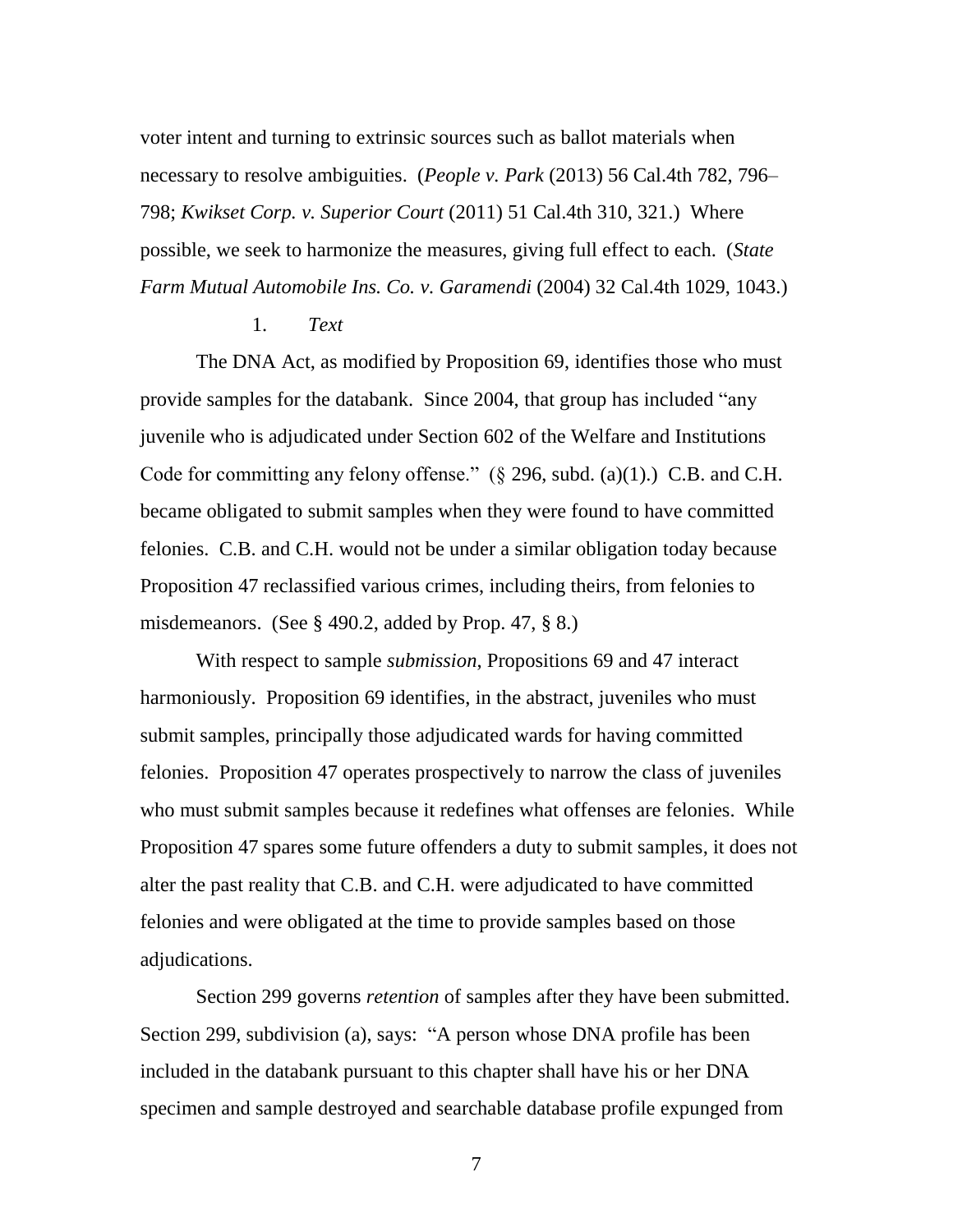specimen or sample or searchable profile." As enacted, subdivision (a) sets out three conditions for expungement: (1) "no past or present offense or pending the databank program pursuant to the procedures set forth in subdivision (b) if the person has no past or present offense or pending charge which qualifies that person for inclusion within the state's DNA and Forensic Identification Database and Databank Program and there otherwise is no legal basis for retaining the charge which qualifies that person for inclusion," (2) no alternate legal basis for retention, and (3) compliance with "the procedures set forth in subdivision (b)."

 legal basis for retaining their samples. As for the third condition, petitioners did After Proposition 47, C.B. and C.H. now appear to satisfy the first and second conditions. Their felony findings have been reclassified and their offenses redesignated as misdemeanors. Under section 296, a juvenile adjudication based on a misdemeanor petty theft violation (§ 490.2) does not trigger an obligation to submit a sample for inclusion. Section 299, subdivision (a), is written in the present tense; C.B. and C.H. do not currently have any "past or present offense . . . which qualifies [them] for inclusion." Further, the People present no other make written requests for destruction and expungement under section 299, subdivision (b), but they do not satisfy the further requirements set out in that provision.

 To explain the nature of their failure, we trace the history of section 299, removal of samples have been governed by different standards. In 1983, the state subdivision (b)'s procedures. Since the databank's inception, submission and began collecting blood and saliva samples from mentally disordered sex offenders but provided no mechanism for removal or expungement. (Former § 290.2, enacted by Stats. 1983, ch. 700, § 1, pp. 2680–2681.) By 1996, the categories of offenders required to submit samples had expanded to include those convicted of certain violent felonies. (Former § 290.2, subdivision (a), as amended by Stats.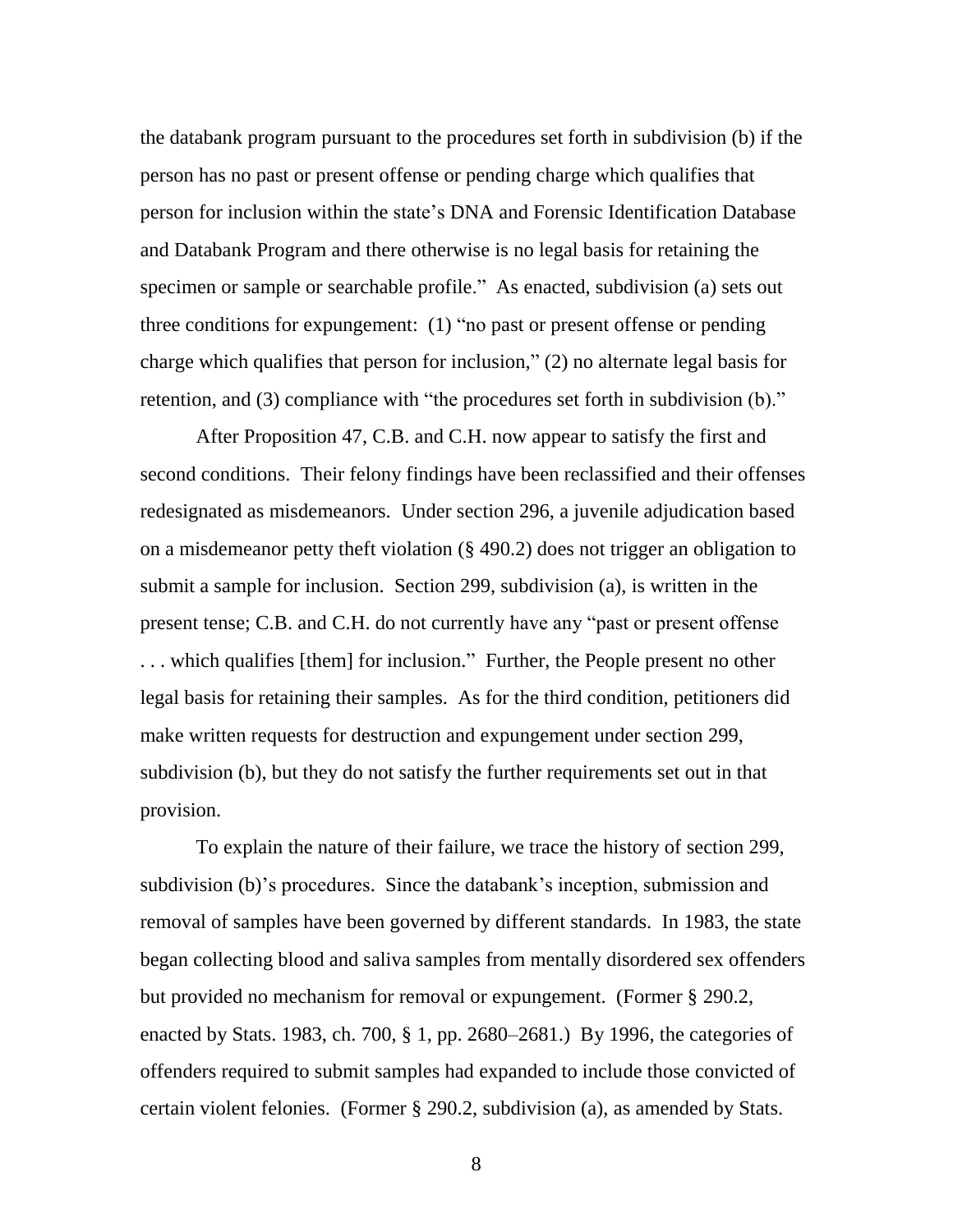1996, ch. 917, § 2, p. 5217.) Biological evidence from known or unknown suspects could also be included in the databank, but had to be stricken if an individual was later excluded as a suspect. (*Id.*, subd. (f)(3).) The law still contained no provision for removing samples submitted by those convicted of crimes.

 *People v. Brewer* (2001) 87 Cal.App.4th 1298, 1301–1303.) The universe of those 1998, ch. 696, § 2, pp. 4574–4575.) For the first time, the revised statutory Stats. 1998, ch. 696, § 2, pp. 4582–4583). In cases of reversal, acquittal, or a expungement. (*Id.*, subd. (a).) In the alternative, an affected individual could In 1998, the DNA Act comprehensively revised the statutory scheme for both collection and retention of samples, repealing former section 290.2 and adding a new chapter to the Penal Code. (Stats. 1998, ch. 696, pp. 4571–4587; see required to submit samples again expanded. (Former § 296, enacted by Stats. scheme provided standards for removal of samples taken from those who had previously been charged with or convicted of a crime. (Former § 299, enacted by finding of factual innocence, the court entering the judgment was directed to order request expungement.  $(Id, \text{ subd. } (b)(1).)^4$ 

 § 2, p. 4582.) The Department of Justice was no longer required to periodically In 2004, Proposition 69 reorganized the expungement provisions and amended the procedures for obtaining removal, which was still available only in limited circumstances. (Prop. 69 Voter Guide, *supra*, text of Prop. 69, § III.9, pp. 141–142.) The court's independent duty to order expungement was eliminated. (*Ibid.*; see former § 299, subd. (a), as enacted by Stats. 1998, ch. 696,

Former section 299, subdivision (d), also continued the provision for removing samples from individuals determined to no longer be suspects. (Former § 299, subd. (d), enacted by Stats. 1998, ch. 696, § 2, p. 4583.) **4**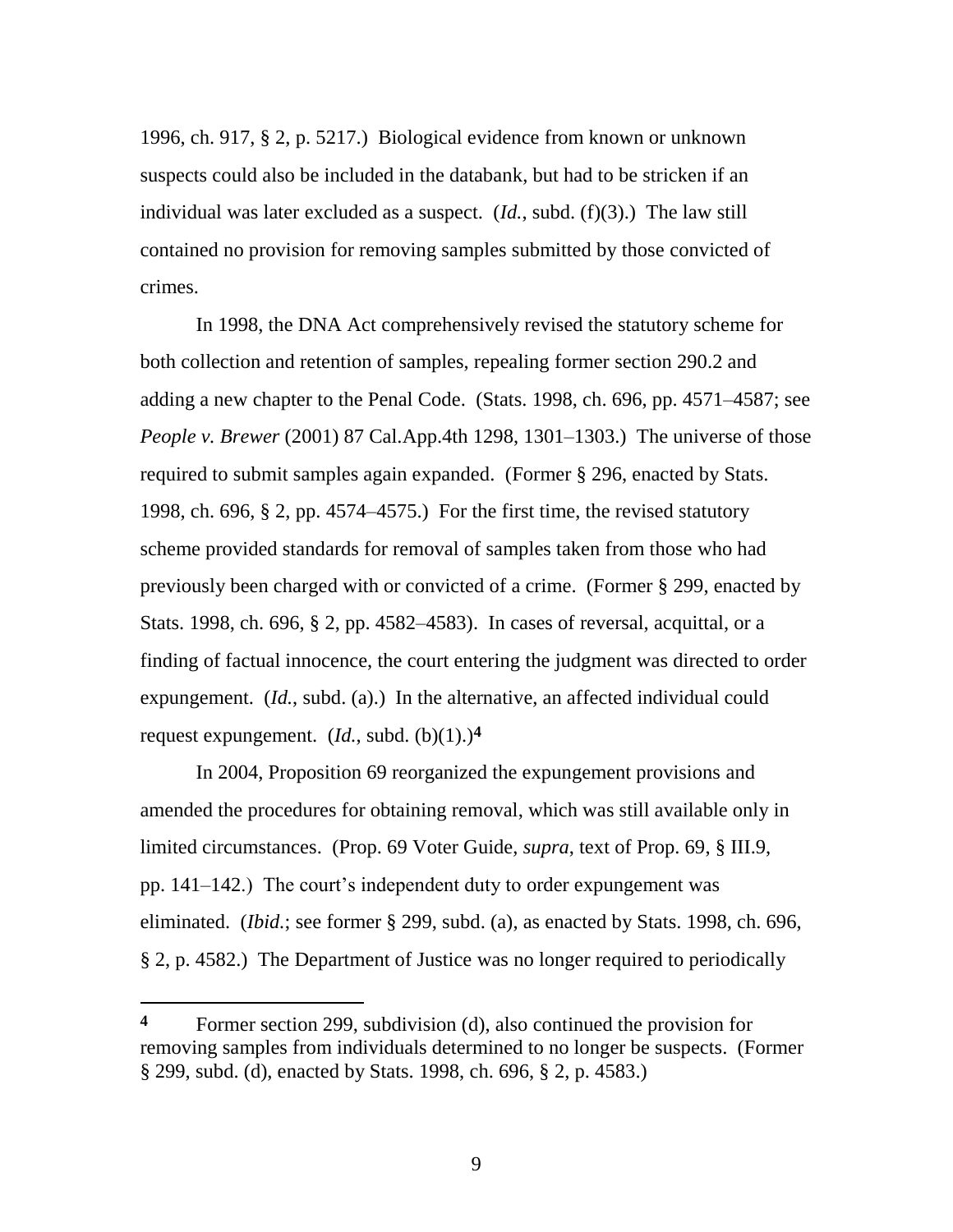Stats. 2000, ch. 823, § 5, pp. 5680–5681.) An additional basis for expungement subd.  $(b)(1)$ .) Even with this addition, the grounds for exclusion from the review and purge samples from former suspects. (Prop. 69 Voter Guide, *supra*, text of Prop. 69,  $\S$  III.9, pp. 141–142; see former  $\S$  299, subd. (d), as enacted by was added, however. Because Proposition 69 for the first time extended the duty to submit samples to specified *arrestees*, it also allowed individuals to seek expungement if charges were not filed or were subsequently dismissed. (§ 299, databank remain narrower than the grounds for inclusion in the first instance.**5** 

 submitted. As *Coffey v. Superior Court* (2005) 129 Cal.App.4th 809, 823, limited grounds." A petitioner must demonstrate one of four specific conditions: In an important particular, the current scheme operates as it has since the databank's inception: a showing of changed circumstances eliminating a duty to *submit* a sample is an insufficient basis for *expungement* of a sample already explained, the DNA Act does not "permit expungement of the DNA profile (or destruction of the samples or specimens) merely because [a] charge was subsequently reduced to a misdemeanor: the [Act] permits expungement only on (1) charges were either not filed or were dismissed, (2) charges resulted in an acquittal, (3) any conviction was reversed and the case dismissed, or (4) the

 $\overline{a}$ 

 register requires the submission of a sample, the expiration of that duty does not samples, or print impressions taken pursuant to this section if the duty to register <sup>5</sup> The provisions of the DNA Act dealing with offenses subject to sex offender and arsonist registration reflect another area where the duty to submit a sample and the right to expungement are not coextensive. Section 296, subdivision (a)(3), requires both felony and misdemeanor offenders to register as sex offenders or arsonists to submit a sample. While the presence of a duty to give rise to a corresponding right to expungement: "Notwithstanding any other law, the Department of Justice DNA Laboratory is not required to expunge DNA profile or forensic identification information or destroy or return specimens, [as a sex offender or arsonist] is terminated."  $(\S$  299, subd. (e).)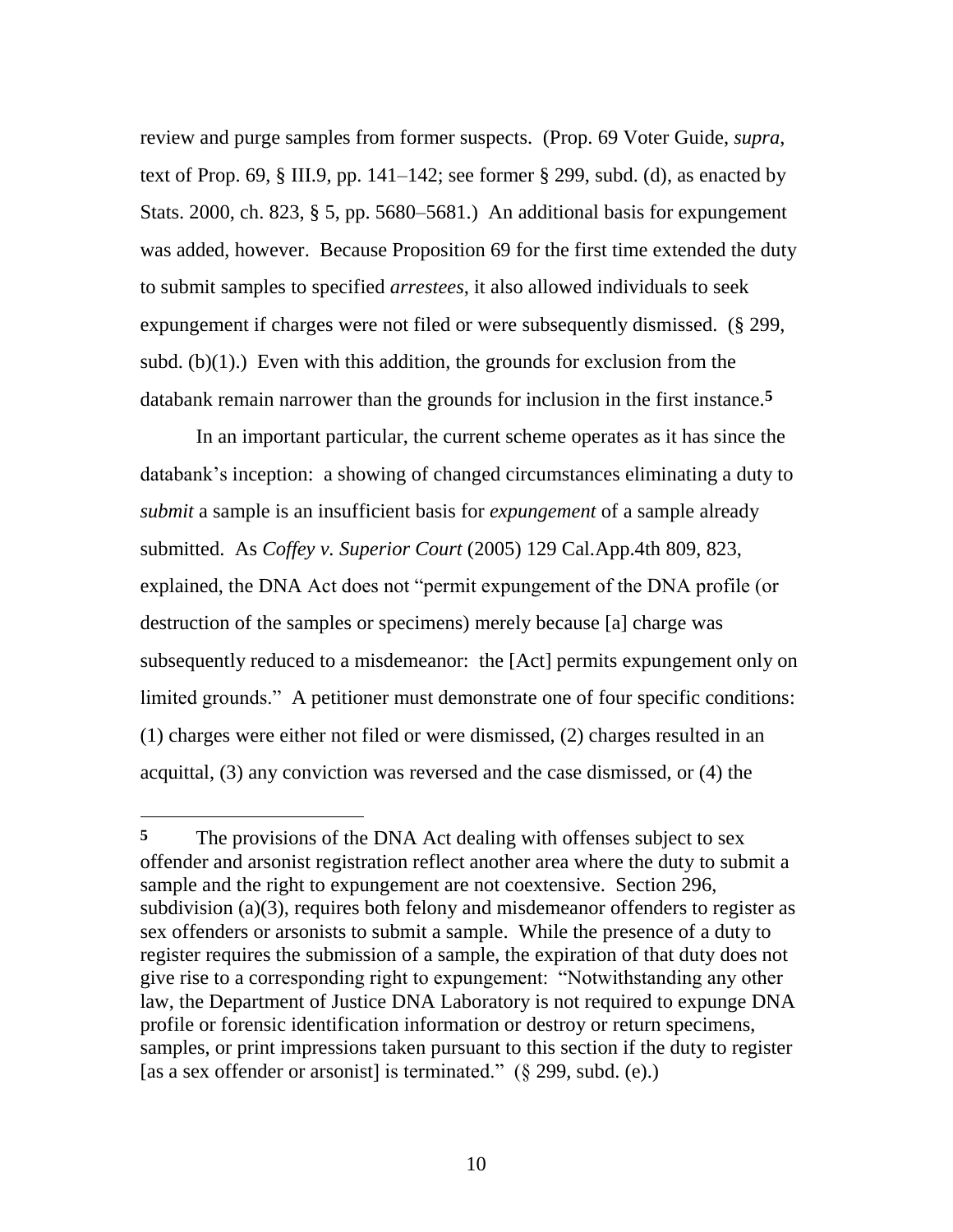a noticed hearing." (*Id.*, subd. (c)(2).) The court has discretion to determine whether that showing is sufficient. (*Id.*, subd. (c)(1).) The Department of Justice expungement has been satisfied. (*Id.*, subd. (c)(2)(B), (D).) *Coffey* was decided petitioner was found factually innocent.  $(\S 299, \text{subd. (b)}(1)–(4))$ . The applicant must request expungement in writing, with copies to the DNA Laboratory of the Department of Justice, the trial court, and the prosecuting attorney. (§ 299, subds. (b),  $(c)(1)$ .) Thereafter, the applicant must make "the necessary showing at is obligated to expunge a sample only after receiving a court order directing that action, along with documentary proof that one of the four conditions for before Proposition 47 was passed. The question here is whether *Coffey* remains good law. We conclude that it does.

 finding of factual innocence. On the face of the statute, eligibility for After the court's redesignation orders, C.B. and C.H. no longer stand adjudicated of felonies. But they cannot meet the additional expungement requirements of subdivision (b): lack of charges, acquittal, appellate reversal, or a expungement is confined to these circumstances. Nothing in section 299 authorizes expungement on the ground that conduct previously deemed a felony is now punished only as a misdemeanor.**6** 

This reading of the DNA Act, as amended by Proposition 69, does not conflict with the text of Proposition 47, which provides that felonies redesignated as misdemeanors must be treated as such for "all purposes." (§ 1170.18,

C.B. and C.H. argue that the basis for expungement they would have us add to the statute is analogous to the existing bases for expungement in cases of acquittal or reversal on appeal. But reduction of a crime from a felony to a misdemeanor differs from the statutorily recognized bases in a crucial respect: it lacks a determination that the defendant has not been proven to have *any* criminal culpability. **6**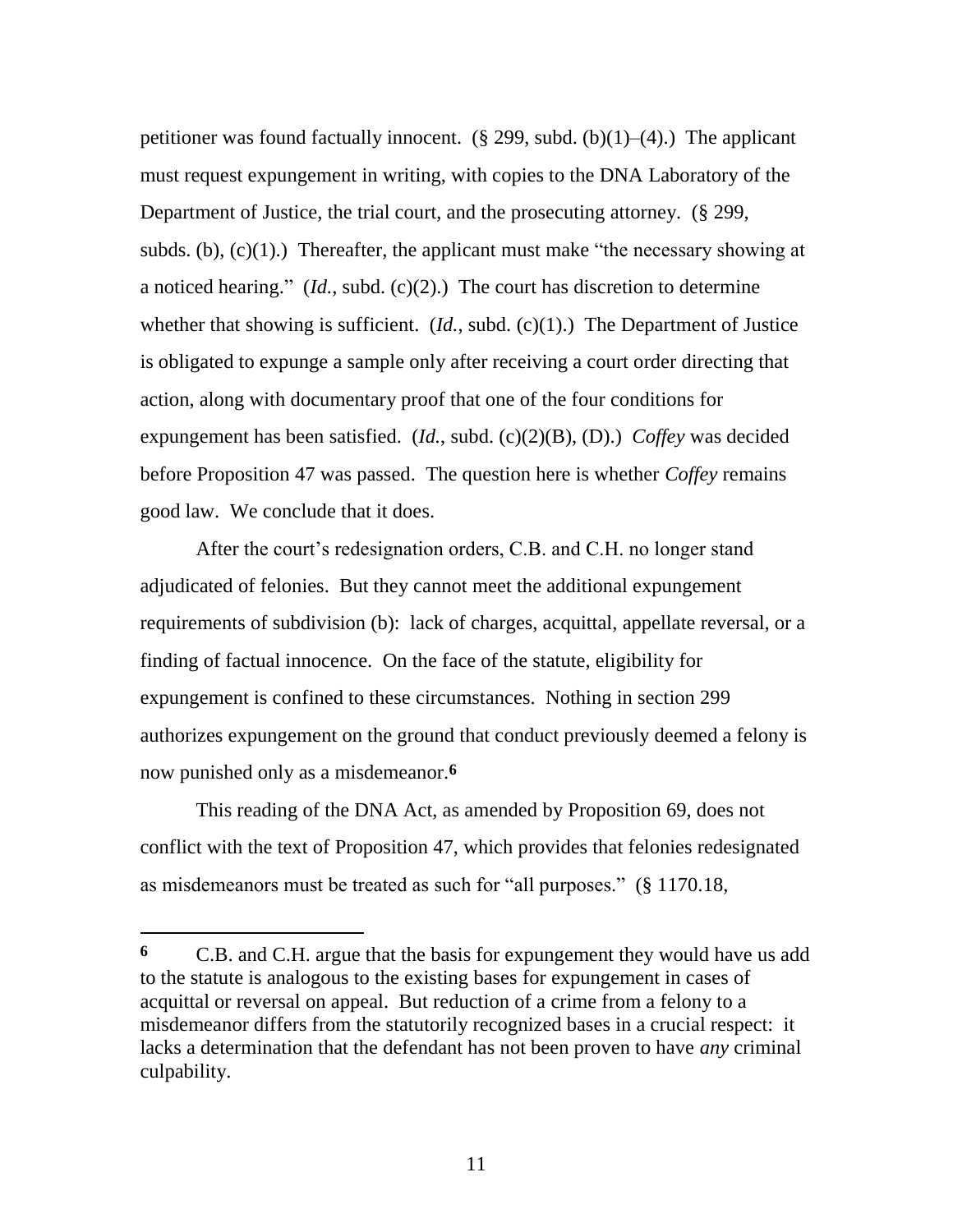subd. (k).) Section 296's imposition of a duty to *submit* a sample hinges on the classification of the offense at the time of adjudication. A later reclassification to a misdemeanor leaves that former duty undisturbed. Section 299 hinges eligibility for *expungement* not only on the present status of any offense, but also on a range of other conditions, none of which are satisfied by the reclassification of the offense. The Legislature or drafters of Proposition 69 could have subjected submission and retention of samples to the same standards, so that someone no longer obligated to submit a sample would be entitled to expungement. Alternatively, the drafters of Proposition 47 could have provided that reclassification was now a basis for expungement. Such a provision would have addressed the established rule from *Coffey v. Superior Court*, *supra*, 129 Cal.App.4th 809, that later reduction of a felony to a misdemeanor does not support expungement. Neither alternative was pursued.

 add an additional exception for DNA samples. (*Alejandro N. v. Superior Court*, p. 1130 (dis. opn. of Pollak, Acting P. J.).) The difficulty with this argument is C.B. and C.H. offer three interrelated textual arguments. First, they stress that section 1170.18, subdivision (k), contains only one exception to its "misdemeanor for all purposes" rule, the continued limitation on gun possession. The voters should be presumed to know of the state's DNA collection, and did not *supra*, 238 Cal.App.4th at pp. 1227–1228; *In re C.B.*, *supra*, 2 Cal.App.5th at that no exception is needed to conclude that expungement is not a consequence of redesignation. After Proposition 47, redesignation of a category of offenses can terminate the duty to *submit* samples. But redesignation is largely immaterial to *expungement*, which does not hinge on whether an offense would give rise to a duty to submit were it committed today. There is no inconsistency between treating a redesignated offense as a misdemeanor for all purposes and declining to expunge a previously submitted DNA sample.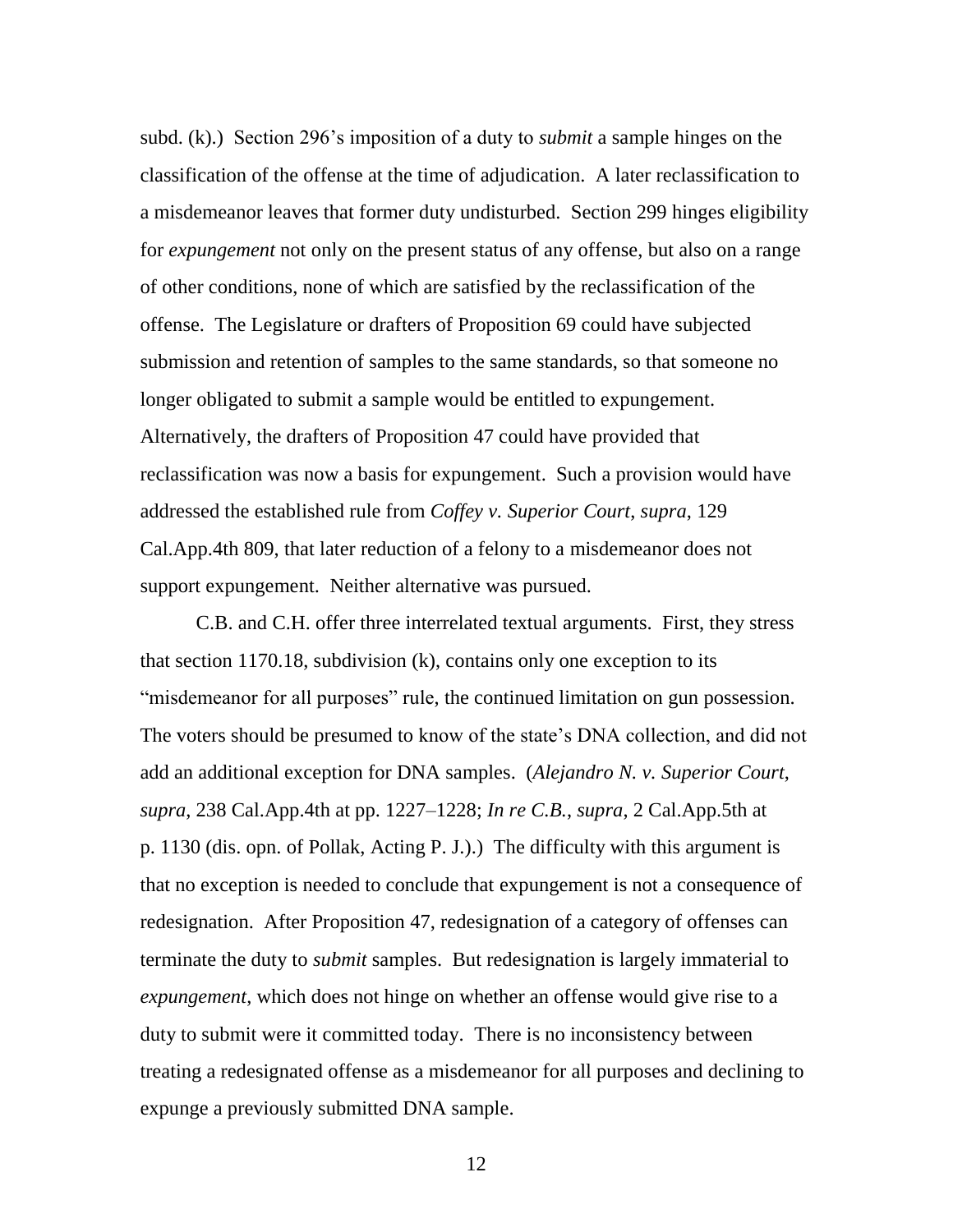C.B. and C.H. next contend redesignation of their offenses qualifies them for expungement because they have no past or present offense that would "qualif[y them] for inclusion" in the databank. (§ 299, subd. (a); *Alejandro N. v. Superior Court*, *supra*, 238 Cal.App.4th at p. 1229 [redesignated offenses are "disqualified for DNA sample retention"].) This argument ignores the fact that section 299, subdivision (a), does not operate in isolation: by its terms, section 299 also requires satisfaction of at least one of the additional conditions in subdivision (b).

 pp. 1130–1131, 1137 (dis. opn. of Pollak, Acting P. J.).) *Coffey* stands for an Finally, C.B. and C.H. argue that section 299, subdivision (b)'s express list of conditions should not be deemed exhaustive. They rely on *Alejandro N. v. Superior Court*, *supra*, 238 Cal.App.4th at pages 1228–1229, which so held. They also cite *Coffey v. Superior Court*, *supra*, 129 Cal.App.4th at pages 816–817, which considered a constitutional challenge to the retention of a DNA sample, even though that petitioner had not sought to satisfy the statutory section 299 conditions for expungement. (See also *In re C.B.*, *supra*, 2 Cal.App.5th at unexceptional principle: the state or federal Constitution may impose limits on the operation of a statutory scheme above and beyond those contained in the scheme itself. *Coffey* offers no authority for what C.B. and C.H. seek here, judicial amendment of a statute based on purely statutory considerations. *Alejandro N. v. Superior Court*, *supra*, 238 Cal.App.4th 1209, to the extent it held the language of Proposition 47 could justify inserting an additional unwritten basis for expungement into section 299, subdivision (b), was mistaken, and is disapproved.

In sum, the text of Proposition 47 and the DNA Act as amended by Proposition 69 can be harmonized. Proposition 47 narrows the universe of those who must submit samples in the future under section 296. It does not, however, expand the universe of those who may seek expungement of samples already submitted.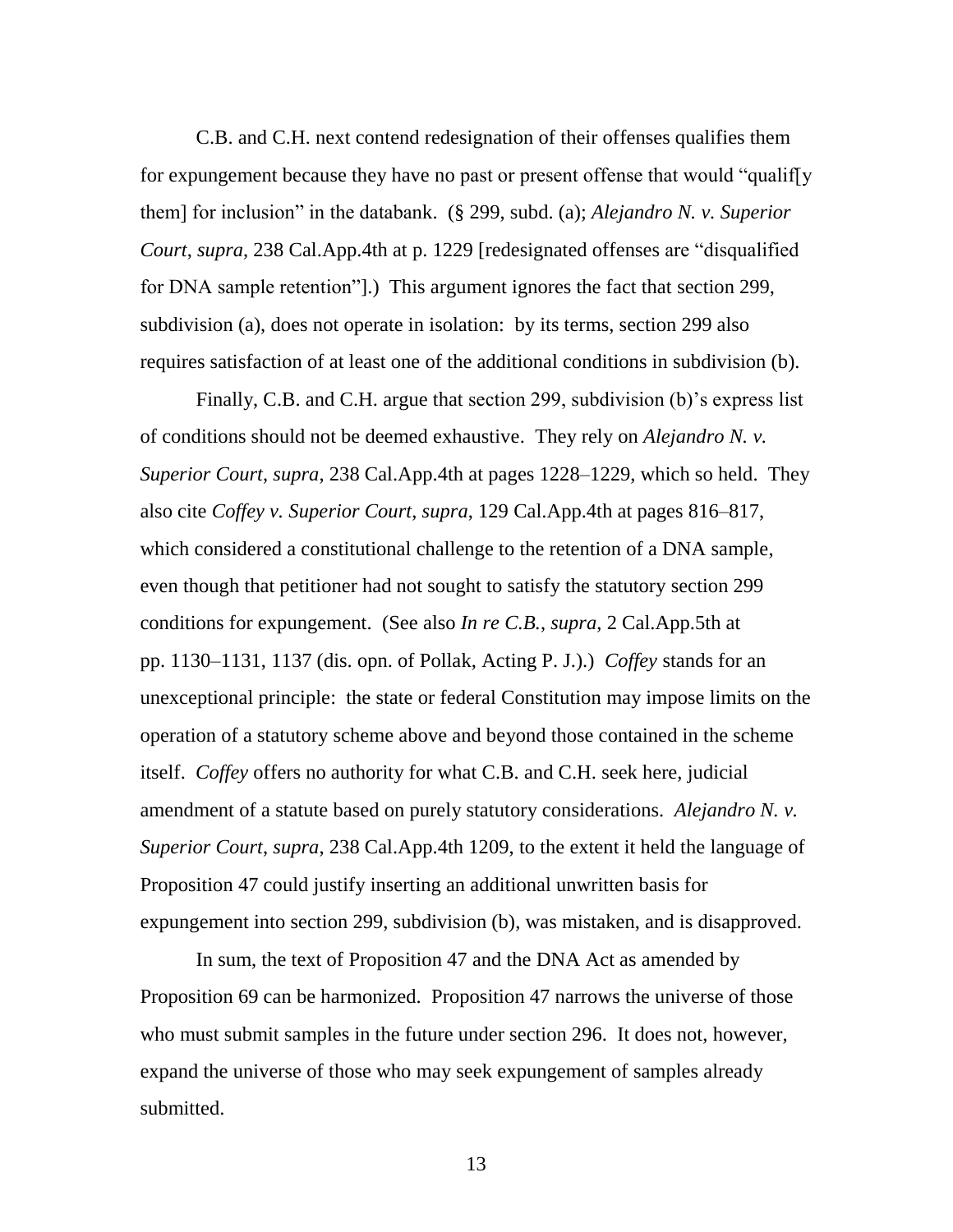## 2. *Ballot Arguments and Other Indicia of Purpose*

 This interpretation of the statutory scheme advances the ballot arguments put forward in support of Proposition 69 and is consistent with those articulated in support of Proposition 47.

 cases.**7** Second, it could exclude individuals as potential suspects, thus preventing wrongful accusation.**8** Highlighting these twin purposes, the initiative was titled Proponents of Proposition 69 offered two principal reasons for expanding the state's existing DNA databank to include samples from all felons and some arrestees. First, the measure would allow law enforcement to solve additional the "DNA Fingerprint, Unsolved Crime and Innocence Protection Act." (Prop. 69 Voter Guide, *supra*, text of Prop. 69, § I.(a), p. 135.) The initiative's codified and uncodified statements of purpose likewise stressed apprehension and exoneration in equal measure.**9** 

Interpreting the amended DNA Act by its terms, to require more stringent conditions for expungement than for initial inclusion, supports these purposes.

 $\overline{a}$ 

**<sup>7</sup>** See Proposition 69 Voter Guide, *supra*, argument in favor of Proposition 69, page 62 ("DNA IDENTIFIES CRIMINALS"; the measure "helps solve crime"; "Currently, California's DNA database is too small," allowing more crimes to go unsolved).

**<sup>8</sup>** See Proposition 69 Voter Guide, *supra*, argument in favor of Proposition 69, page 62 (the measure will "help[] . . . free those wrongfully accused"; "DNA evidence is one of the most effective ways to prove someone was not involved with a crime. 69's complete DNA database helps ensure people are not wrongfully accused.").

**<sup>9</sup>** See Penal Code section 295, subdivision (c) (the purpose of the state's databank is to assist law enforcement "in the expeditious and accurate detection and prosecution of individuals responsible for sex offenses and other crimes [and] the exclusion of suspects who are being investigated for these crimes"); Proposition 69 Voter Guide, *supra*, text of Proposition 69, section II.(a)–(g), page 135; *Good v. Superior Court* (2008) 158 Cal.App.4th 1494, 1508–1509.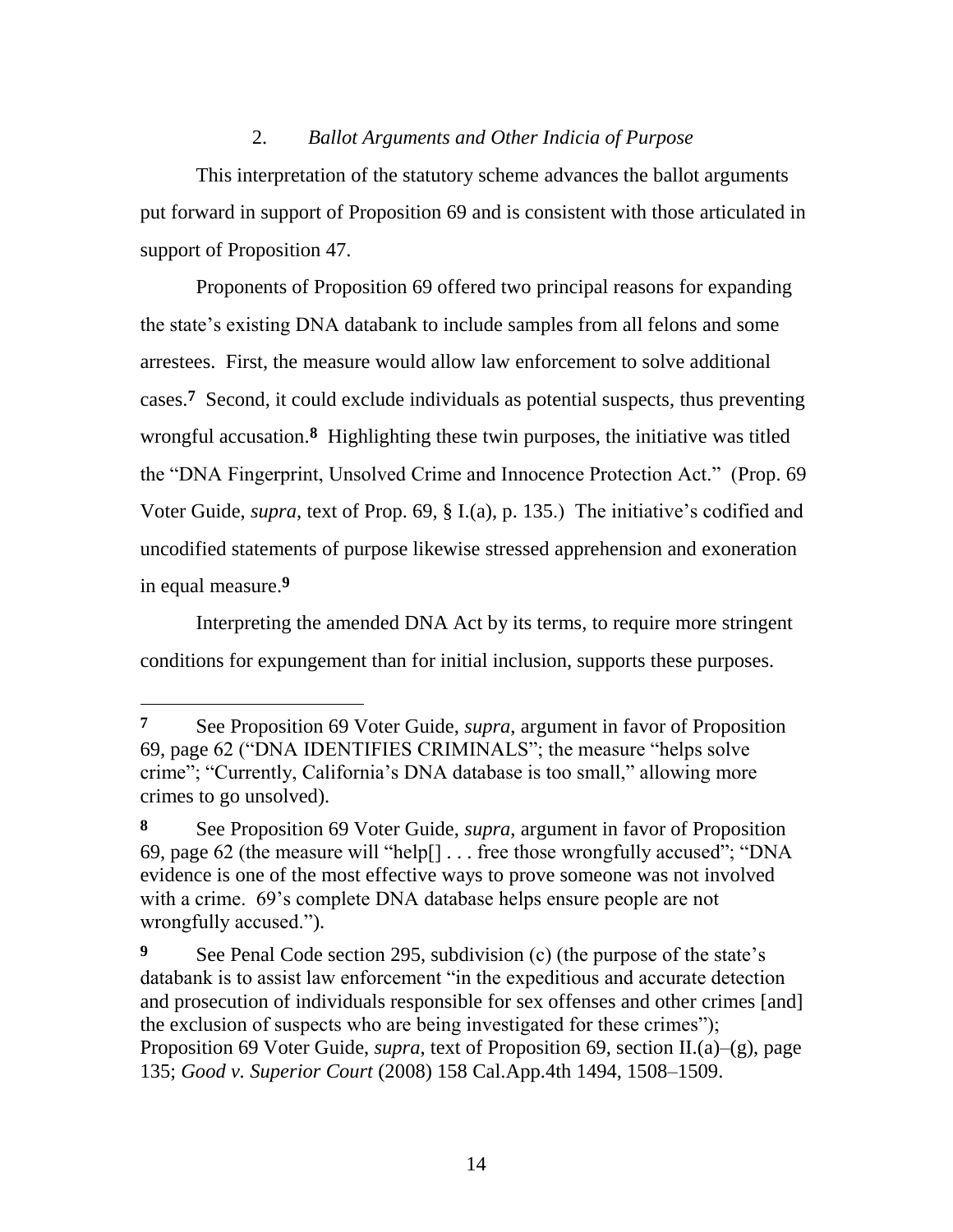The broader the databank's reach, consistent with voter intent and constitutional limits, the more likely a sample will be available to inculpate, or exculpate, a suspect in a given case.

 people in prisons for nonviolent petty crimes, saving hundreds of millions of Prop. 47, p. 38; see *id.*, rebuttal to argument against Prop. 47, p. 39.) The As for Proposition 47, proponents emphasized the goal of reducing costs and reallocating both prosecutorial and prison resources. Reclassifying various felonies as misdemeanors, proponents urged, would "focus[] law enforcement dollars on violent and serious crime" and "[s]top[] wasting money on warehousing taxpayer funds every year." (Prop. 47 Voter Guide, *supra*, argument in favor of measure's uncodified findings and statement of purpose likewise emphasized "ensur[ing] that prison spending is focused on violent and serious offenses" (*id.*, text of Prop. 47,  $\S 2$ , p. 70) and "sav[ing] significant state corrections dollars" that could better be spent elsewhere (*id.*, § 3(6), p. 70).

 to retroactively alter the state's existing DNA databank. Modifying the databank population and reallocate resources. Even reframing Proposition 47's goal more Absent from these materials is any indication Proposition 47 was intended neither advances nor impedes Proposition 47's goals to reduce the prison generally as reducing the punishment for certain crimes does not suggest a different conclusion. Because requiring the submission of a sample is not punishment (*Good v. Superior Court*, *supra*, 158 Cal.App.4th at p. 1510; *People v. Travis* (2006) 139 Cal.App.4th 1271, 1295), it follows that retention of a sample is not punishment either.

C.B. and C.H. highlight cases that have construed Proposition 47 as broadly intending to extinguish all collateral consequences for redesignated offenses, other than limits on future gun possession. (See *People v. Evans* (2016) 6 Cal.App.5th 894, 900–901, review granted and held on other grounds for *People v. Valenzuela*,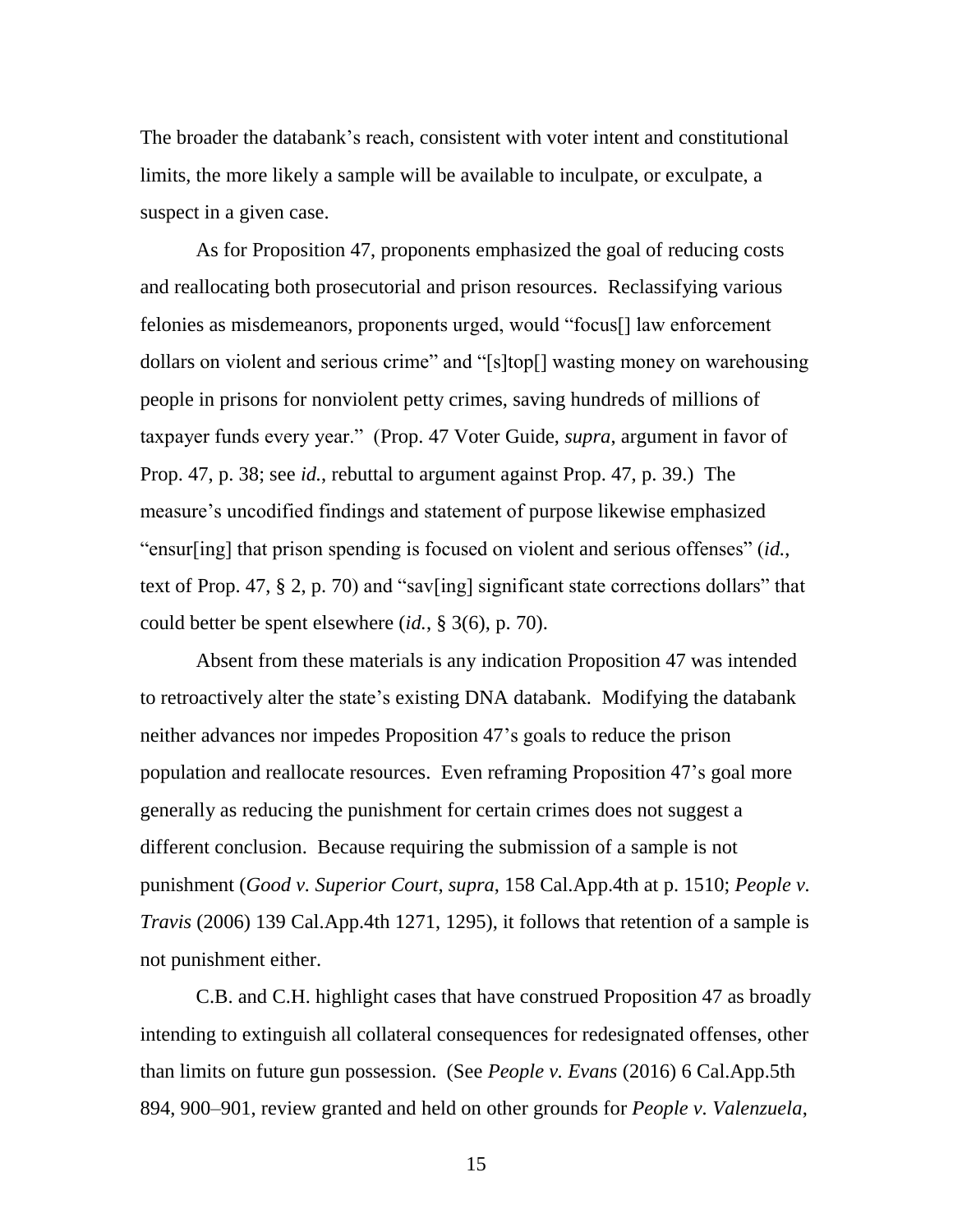review granted Mar. 1, 2017, S239122; *Alejandro N. v. Superior Court*, *supra*, 238 Cal.App.4th at p. 1228; *In re C.B.*, *supra*, 2 Cal.App.5th at p. 1130 (dis. opn. of Pollak, Acting P. J.).) In their view, this intent supports expungement because their offenses have been redesignated.

The argument fails. There is no evidence the voters intended to expand the grounds for expungement. While many other sections of the Penal Code were amended (see *People v. Valencia*, *supra*, 3 Cal.5th at p. 355), the text of the expungement statute was left untouched. Proposition 47 necessarily revised the operation of section 296's requirement that a sample be submitted after a felony conviction by changing what crimes constitute a felony. But Proposition 47 did not modify section 299, subdivision (b), to insert a new fifth basis for expungement.

 reallocating resources and saving money by reducing penalties for certain costs and imposes no punishment. Whether samples are retained or not is C.H. also highlights Proposition 47's direction that its provisions "shall be liberally construed to effectuate its purposes." (Prop. 47 Voter Guide, *supra*, text of Prop. 47, § 18, p. 74; see *id.*, § 15, p. 74.) The initiative's overt ends emphasize offenses. The retention of already-submitted samples generates no additional unrelated to the stated purposes of Proposition 47. The principle of liberal construction does not advance C.H.'s cause.

 *supra*, 2 Cal.App.5th at pp. 1137–1138 (dis. opn. of Pollak, Acting P. J.).) Yet the C.B. and C.H. argue that the state's public safety interest in *collecting*  samples under Proposition 69 does not extend to most misdemeanants, so expungement would not conflict with the initiative's purposes. (See *In re C.B.*, state's interest in *retaining* samples is also as broad as Proposition 69 and section 299 indicate. If one looks to section 296 to define the state's interest in collecting samples, one must look equally to section 299's limits on expungement to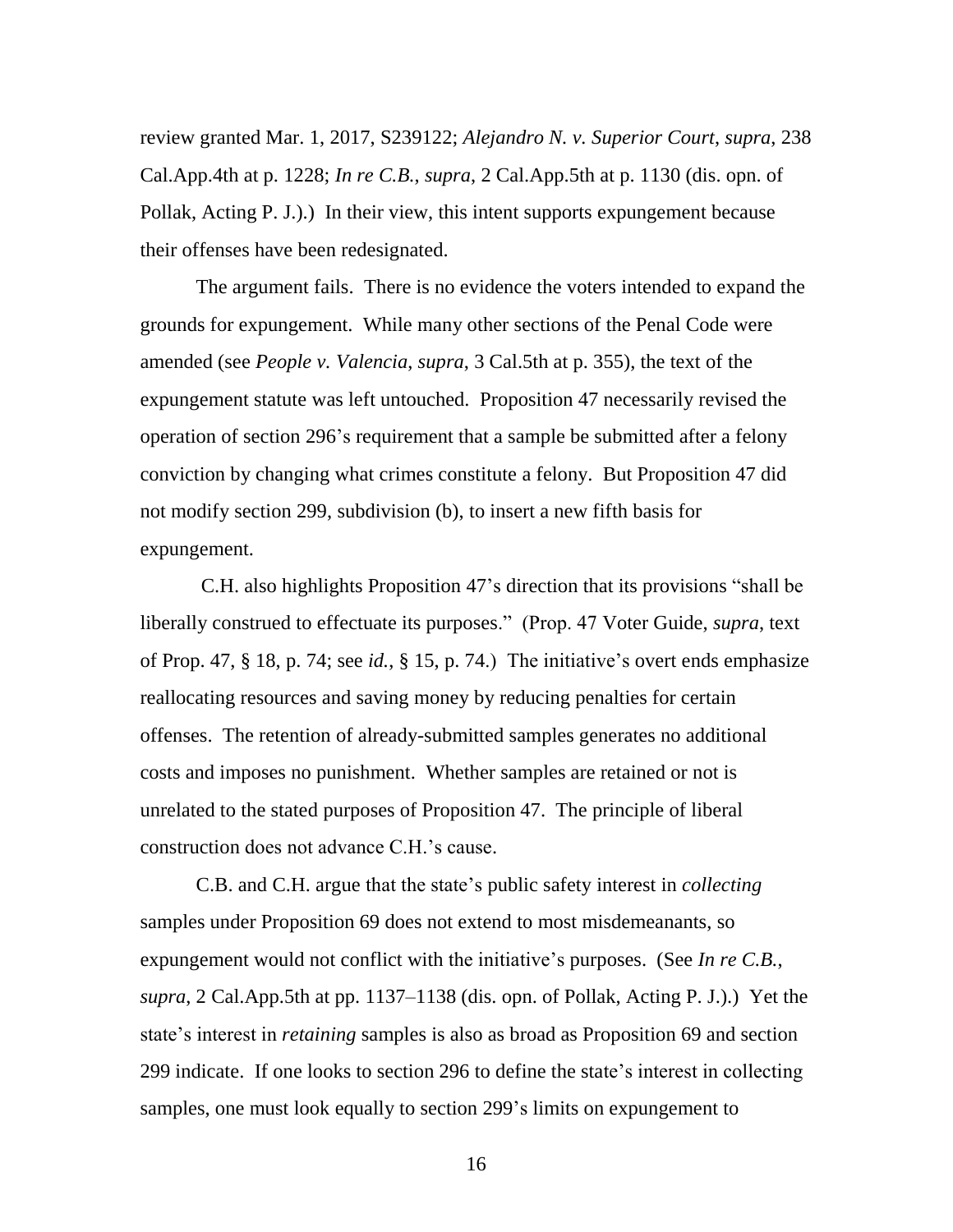determine the state's interest in retaining them. Expanding expungement beyond the explicit requirements of section 299 would be inconsistent with Proposition 69's purposes.

 that exceeds the state's public safety interest. C.B. does not contest the *supra*, 139 Cal.App.4th at pp. 1281–1290.) Instead, his argument appears to be an equally relevant measure of the state's interest in retaining samples. The In a related argument, C.B. contends he has a privacy interest in his sample compelling nature of the state's interest in properly prosecuting crimes and exonerating the innocent. (*People v. Robinson, supra,* 47 Cal.4th at p. 1121.) He does not claim that collection of samples under section 296 as it applied before passage of Proposition 47 violated his privacy rights. (See *People v. Travis*, that passage of Proposition 47 indicates a reduced state interest in collecting certain samples. He reasons that his privacy interests should now outweigh any state interest in retention. Once again, there is no basis to disregard section 299 as passage of Proposition 47 did nothing to diminish that interest. If, as C.B. concedes, neither the collection of his sample nor its retention was a privacy violation before Proposition 47, approval of the initiative does not change that calculus.

C.B. discusses his privacy interests solely as a means of bolstering his claim that the statutory scheme should be read in a particular fashion. He disavows the assertion of any constitutional privacy claim. Accordingly, we express no views whatsoever on the merits of such a claim.

 that goal. Proposition 47 reduces punishments for certain crimes as a means of In short, no purpose underlying Proposition 47 or 69 requires expungement here. Proposition 69 expands the state's databank to advance the compelling interests in public safety and appropriate exoneration through more accurate identification of criminals. The retention of existing samples is consistent with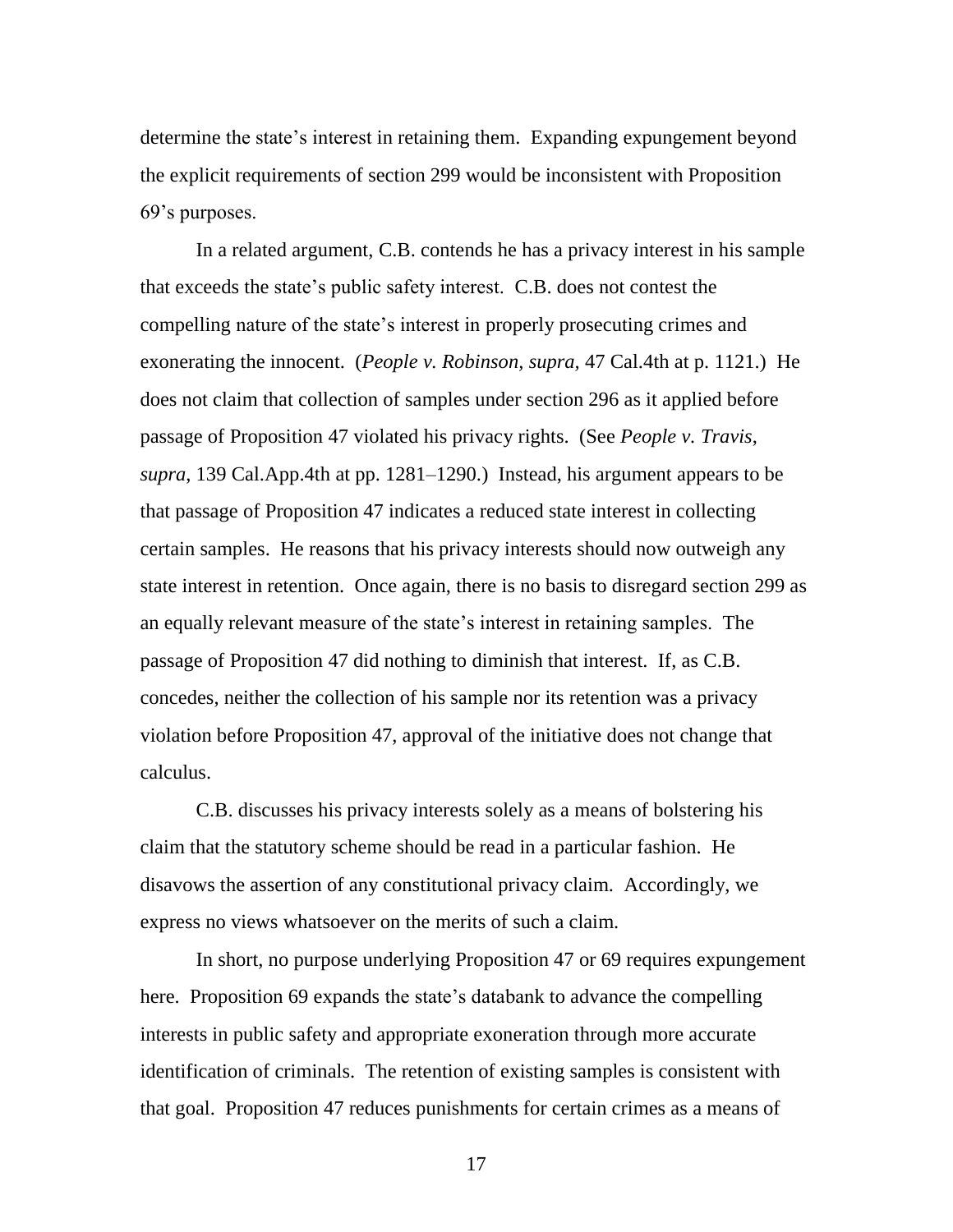refocusing prison and prosecutorial resources on other crimes judged more serious. Nothing in the retention of samples hinders those aims.**10** 

### C. *Equal Protection*

 subd. (a).)**11** He contends offenders who commit future acts reclassified as C.H. argues that reading the statutory scheme to allow retention of his sample in the databank deprives him of equal protection under the state and federal Constitutions. (U.S. Const., 14th Amend.; Cal. Const., art. I, § 7, misdemeanors by Proposition 47 and those who committed the same acts before the initiative's passage must be treated the same with respect to inclusion of samples in the state's DNA databank.

 however, that different things must be treated as though they are the same. " 'The concept of equal protection recognizes that persons who are similarly situated with respect to a law's legitimate purposes must be treated equally.' " (*People v. Valencia, supra,* 3 Cal.5th at p. 376.) It does not require,

 296." (§ 299, subd. (f).) In 2015, the Legislature amended the provision to add court relief from the duty to submit a sample. (§ 299, subd. (f), as amended by Stats. 2015, ch. 487, § 4.) Given our determination that other portions of the **10** The People also rely on section 299, subdivision (f), as amended by the Legislature in 2015. That provision limits a court's ability "to relieve a person of the separate administrative duty to provide specimens, samples, or print impressions required by this chapter if a person has been found guilty or was adjudicated a ward of the court by a trier of fact of a qualifying offense as defined in subdivision (a) of Section 296, or was found not guilty by reason of insanity or pleads no contest to a qualifying offense as defined in subdivision (a) of Section section 1170.18 to the list of laws explicitly identified as not supplying a basis for statutory scheme preclude the relief petitioners seek, we need not address the import of this provision.

**<sup>11</sup>** C.H. does not differentiate between the state and federal Constitutions or suggest the analysis under either should differ. Accordingly, we address his state and federal claims together. (See, e.g., *Johnson v. Department of Justice* (2015) 60 Cal.4th 871, 881.)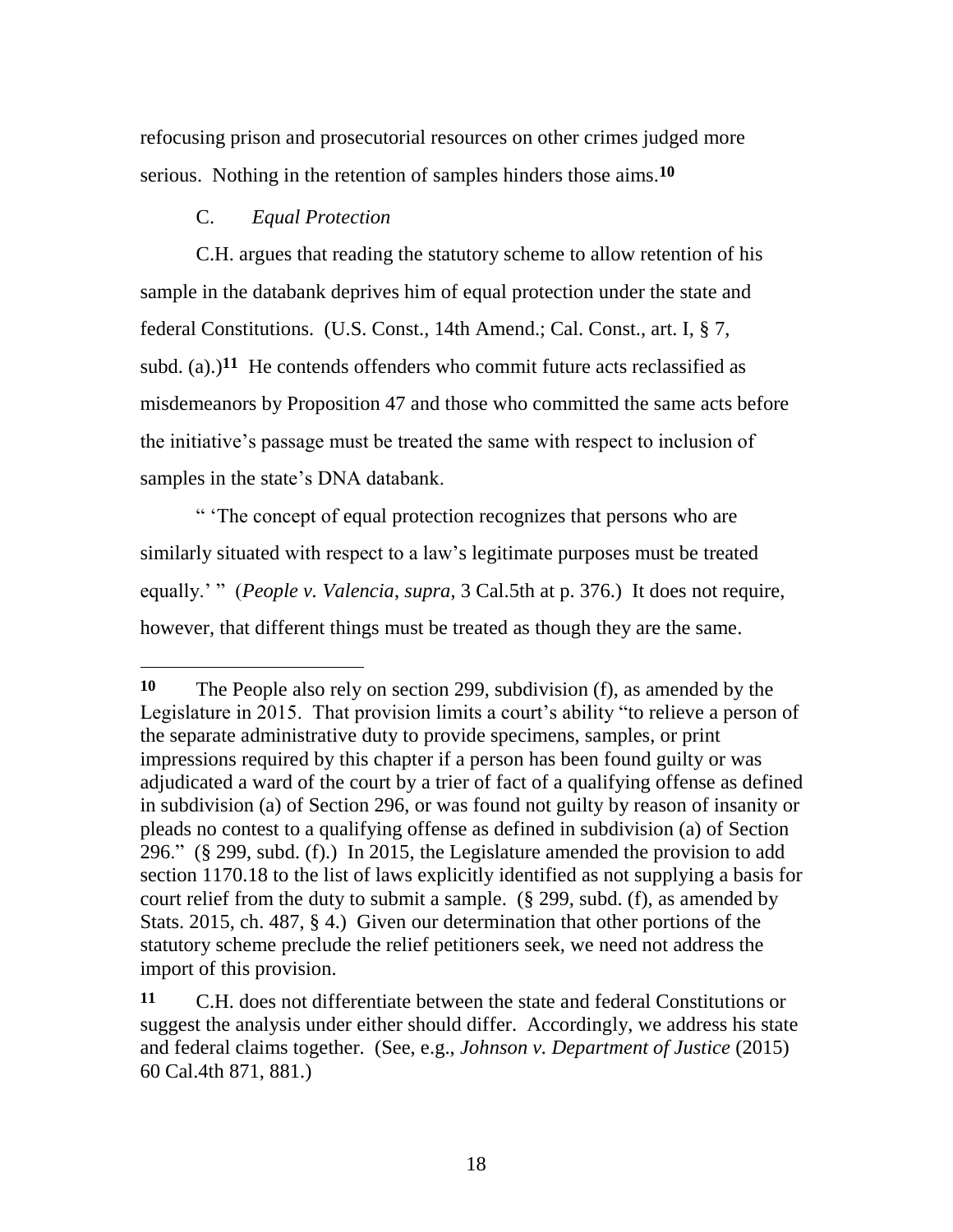(*Briggs v. Brown* (2017) 3 Cal.5th 808, 842.) Drawing on these two principles, we in an unequal manner." ' " (*People v. Morales* (2016) 63 Cal.4th 399, 408.) "Similarly situated" in this context means that the compared groups are application of equal protection principles. We assume, without deciding, that this have noted that a meritorious equal protection claim must demonstrate " "that the state has adopted a classification that affects two or more *similarly situated* groups " 'similarly situated for purposes of the law challenged.' " (*Cooley v. Superior Court* (2002) 29 Cal.4th 228, 253.) C.H. contends those who committed offenses subject to Proposition 47 reclassification before the initiative and those who committed the same offenses after are sufficiently similarly situated to warrant is so.

 disparity in treatment need only survive rational basis scrutiny. (*Johnson v. Department of Justice*, *supra*, 60 Cal.4th at p. 881.) Any reasonably conceivable C.H. presents no argument that a distinction between those who committed offenses before and after November 2014 implicates a suspect classification or fundamental right. Counsel acknowledged at oral argument that no such argument had been preserved. In the absence of any demonstration of a suspect classification or a distinction that impacts a fundamental right, the challenged basis for the disparity that is rooted in a legitimate government purpose, whether or not expressly articulated by the voters, is sufficient. (See *People v. Turnage*  (2012) 55 Cal.4th 62, 74–75.)

Here, the voters rationally could differentiate between those who have submitted samples and those who have not based on cost considerations. (See *People v. Chatman* (2018) 4 Cal.5th 277, 290 ["Preserving the government's financial integrity and resources is a legitimate state interest."].) They could conclude some crimes are no longer serious enough to justify the additional costs of obtaining samples. Yet they could also view the risk of recidivism from those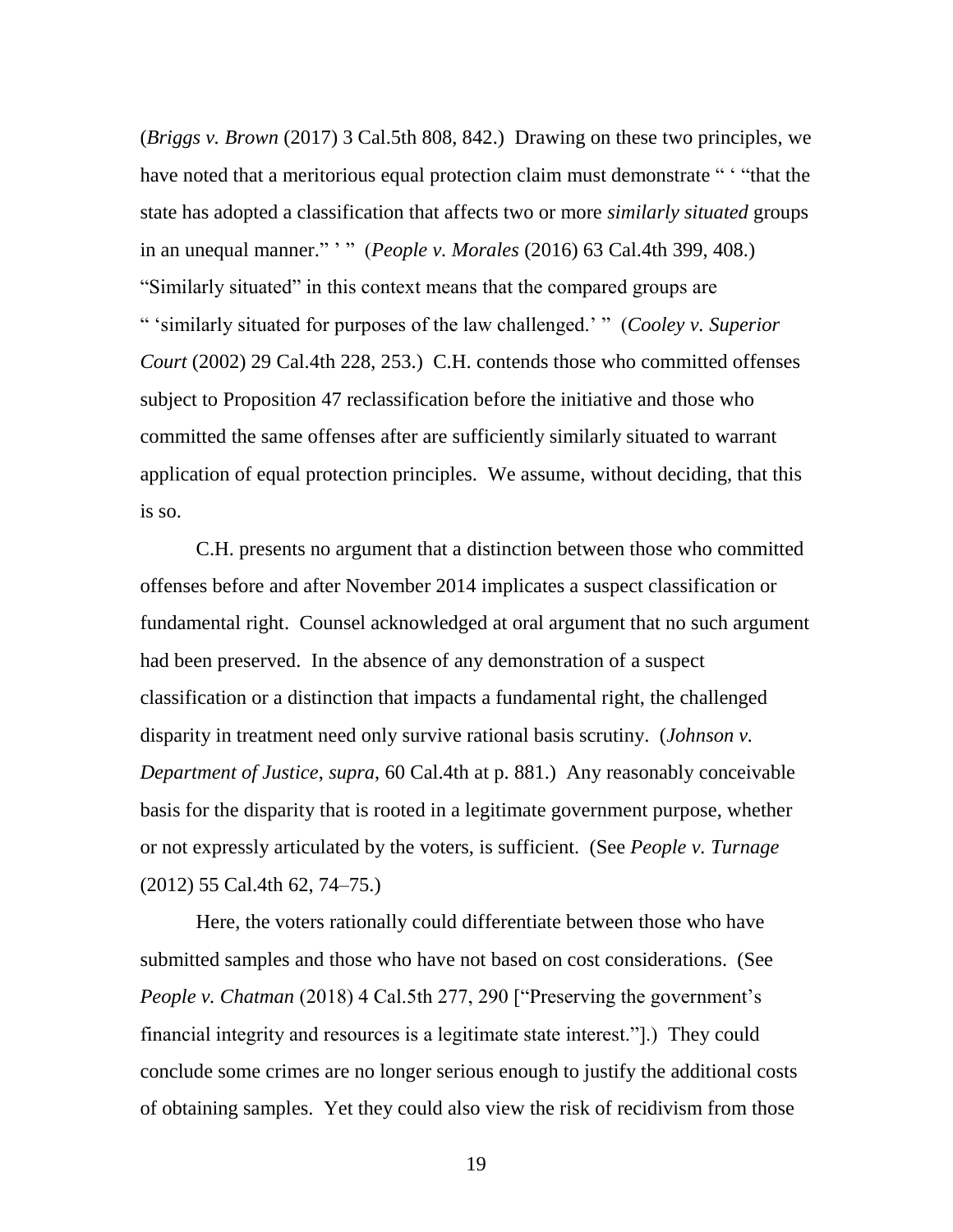implementation of" the initiative].) C.H. bears the burden of negating every *Turnage*, *supra*, 55 Cal.4th at p. 75.) Because he cannot, his constitutional who committed similar crimes when they were felonies as not slight enough to justify the additional costs of expunging samples already obtained. Such expenditures would diminish the savings derived from other portions of the initiative and the amounts available to pursue the initiative's ends. (See Prop. 47 Voter Guide, *supra*, text of Prop. 47, § 4, p. 70 [creating the " 'Safe Neighborhoods and Schools Fund' "]; Gov. Code, § 7599.1, subd. (a) [size of the Fund dependent on a calculation of "the savings that accrued to the state from the plausible ground for the contested difference in treatment. (See *People v.*  challenge must fail.

### III. DISPOSITION

We affirm the judgments of the Courts of Appeal.

### **CORRIGAN, J.**

#### **WE CONCUR:**

**CANTIL-SAKAUYE, C. J. CHIN, J. LIU, J. CUÉLLAR, J. KRUGER, J. MURRAY, J.\*** 

\_\_\_\_\_\_\_\_\_\_\_\_\_\_\_\_\_\_\_\_\_\_\_

Associate Justice of the Court of Appeal, Third Appellate District, assigned by the Chief Justice pursuant to article VI, section 6 of the California Constitution.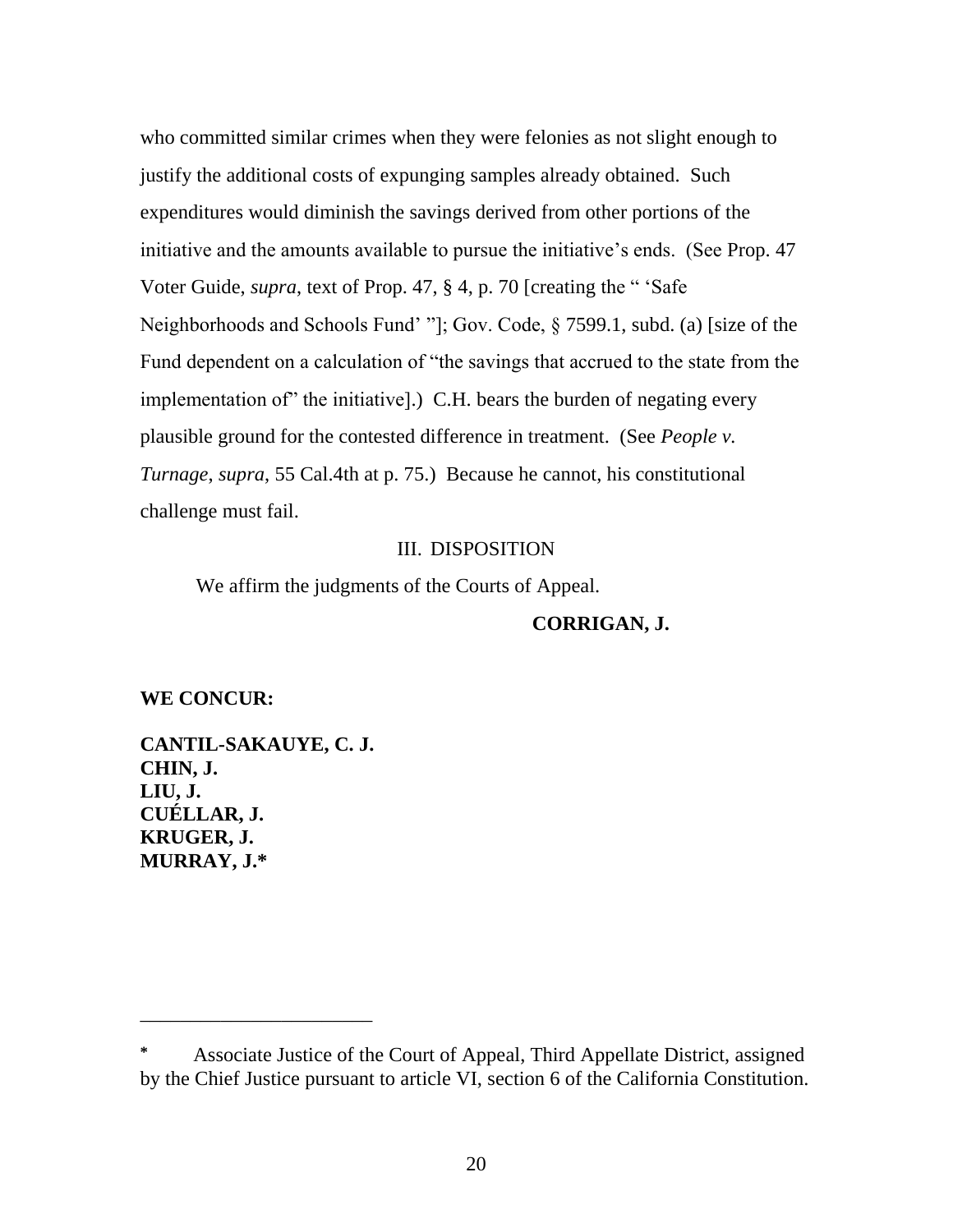### **CONCURRING OPINION BY LIU, J.**

Our holdings today — that C.B. and C.H. do not qualify for expungement under Penal Code section 299 (maj. opn., *ante*, at pp. 6–18) and that there is a rational basis for treating individuals who have already submitted DNA samples differently from those who have not (*id.* at pp. 18–20) — are limited to the claims presented in these cases. As noted, neither C.B. nor C.H. pressed any claim that the state's retention of his DNA samples implicates a constitutionally protected privacy interest. (*Id.* at pp. 17, 19; see Cal. Const., art. I, § 1; *People v. Buza*  (2018) 4 Cal.5th 658, 689–690.) Such a claim may give rise to a cause of action under the California right to privacy (see *Hill v. National Collegiate Athletic Assn.*  (1994) 7 Cal.4th 1, 35–40) or require a more stringent equal protection analysis (see *Serrano v. Priest* (1971) 5 Cal.3d 584, 597) in a future case.

### **LIU, J.**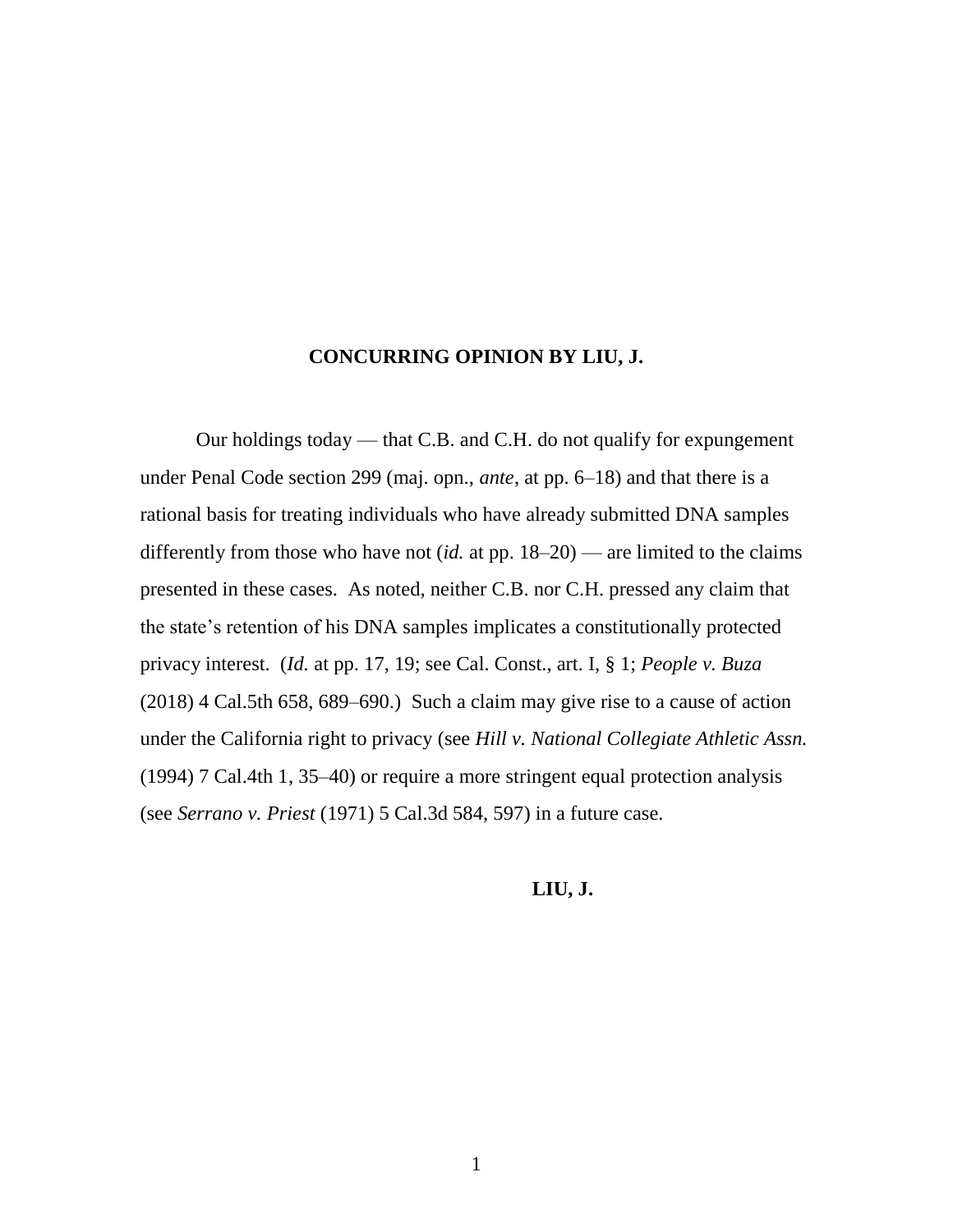*See next page for addresses and telephone numbers for counsel who argued in Supreme Court.* 

**\_\_\_\_\_\_\_\_\_\_\_\_\_\_\_\_\_\_\_\_\_\_\_\_\_\_\_\_\_\_\_\_\_\_\_\_\_\_\_\_\_\_\_\_\_\_\_\_\_\_\_\_\_\_\_\_\_\_\_\_\_\_\_\_\_\_\_\_\_\_\_\_\_\_\_\_\_\_\_\_\_\_** 

**\_\_\_\_\_\_\_\_\_\_\_\_\_\_\_\_\_\_\_\_\_\_\_\_\_\_\_\_\_\_\_\_\_\_\_\_\_\_\_\_\_\_\_\_\_\_\_\_\_\_\_\_\_\_\_\_\_\_\_\_\_\_\_\_\_\_\_\_\_\_\_\_\_\_\_\_\_\_\_\_\_\_** 

**\_\_\_\_\_\_\_\_\_\_\_\_\_\_\_\_\_\_\_\_\_\_\_\_\_\_\_\_\_\_\_\_\_\_\_\_\_\_\_\_\_\_\_\_\_\_\_\_\_\_\_\_\_\_\_\_\_\_\_\_\_\_\_\_\_\_\_\_\_\_\_\_\_\_\_\_\_\_\_\_\_\_** 

**\_\_\_\_\_\_\_\_\_\_\_\_\_\_\_\_\_\_\_\_\_\_\_\_\_\_\_\_\_\_\_\_\_\_\_\_\_\_\_\_\_\_\_\_\_\_\_\_\_\_\_\_\_\_\_\_\_\_\_\_\_\_\_\_\_\_\_\_\_\_\_\_\_\_\_\_\_\_\_\_\_\_** 

**Name of Opinion** In re C.B. and In re C.H.

 **Review Granted** XXX 2 Cal.App.5th 1112 and 2 Cal.App.5th 1139 **Unpublished Opinion Original Appeal Original Proceeding Rehearing Granted** 

 **Opinion No.** S237801 & S237762 **Date Filed:** August 30, 2018

**Court:** Superior **County:** Contra Costa **Judge:** Thomas M. Maddock

#### **Counsel:**

Anne Mania, under appointment by the Supreme Court, for Defendant and Appellant C.B.

Patricia Noel Cooney, under appointment by the Supreme Court, for Defendant and Appellant C.H.

 Kamala D. Harris and Xavier Becerra, Attorneys General, Gerald A. Engler Chief Assistant Attorney General, Jeffrey M. Laurence, Assistant Attorney General, Donna M. Provenzano, Aileen Bunney, Laurence K. Sullivan, Eric D. Share and Enid A. Camps, Deputy Attorneys General, for Plaintiff and Respondent in No. S237801.

 Kamala D. Harris and Xavier Becerra, Attorneys General, Gerald A. Engler Chief Assistant Attorney General, Jeffrey M. Laurence, Assistant Attorney General, Laurence K. Sullivan, Eric D. Share, Huy T. Luong and Enid A. Camps, Deputy Attorneys General, for Plaintiff and Respondent in No. S237762.

 Jackie Lacey, District Attorney (Los Angeles), Roberta Schwartz and John Pomeroy, Deputy District Attorneys, for Los Angeles County District Attorney as Amicus Curiae on behalf of Plaintiff and Respondent in No. S237762.